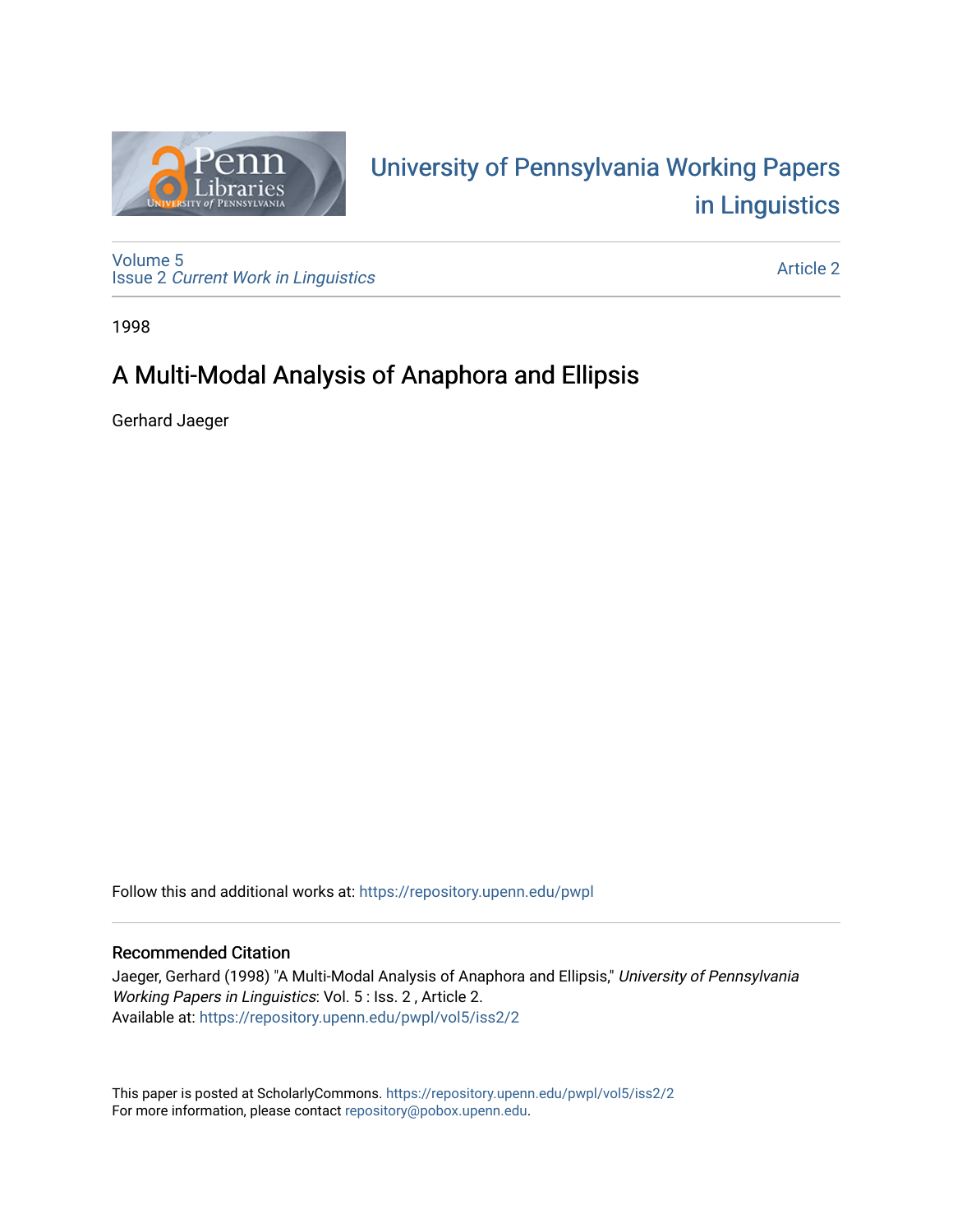A Multi-Modal Analysis of Anaphora and Ellipsis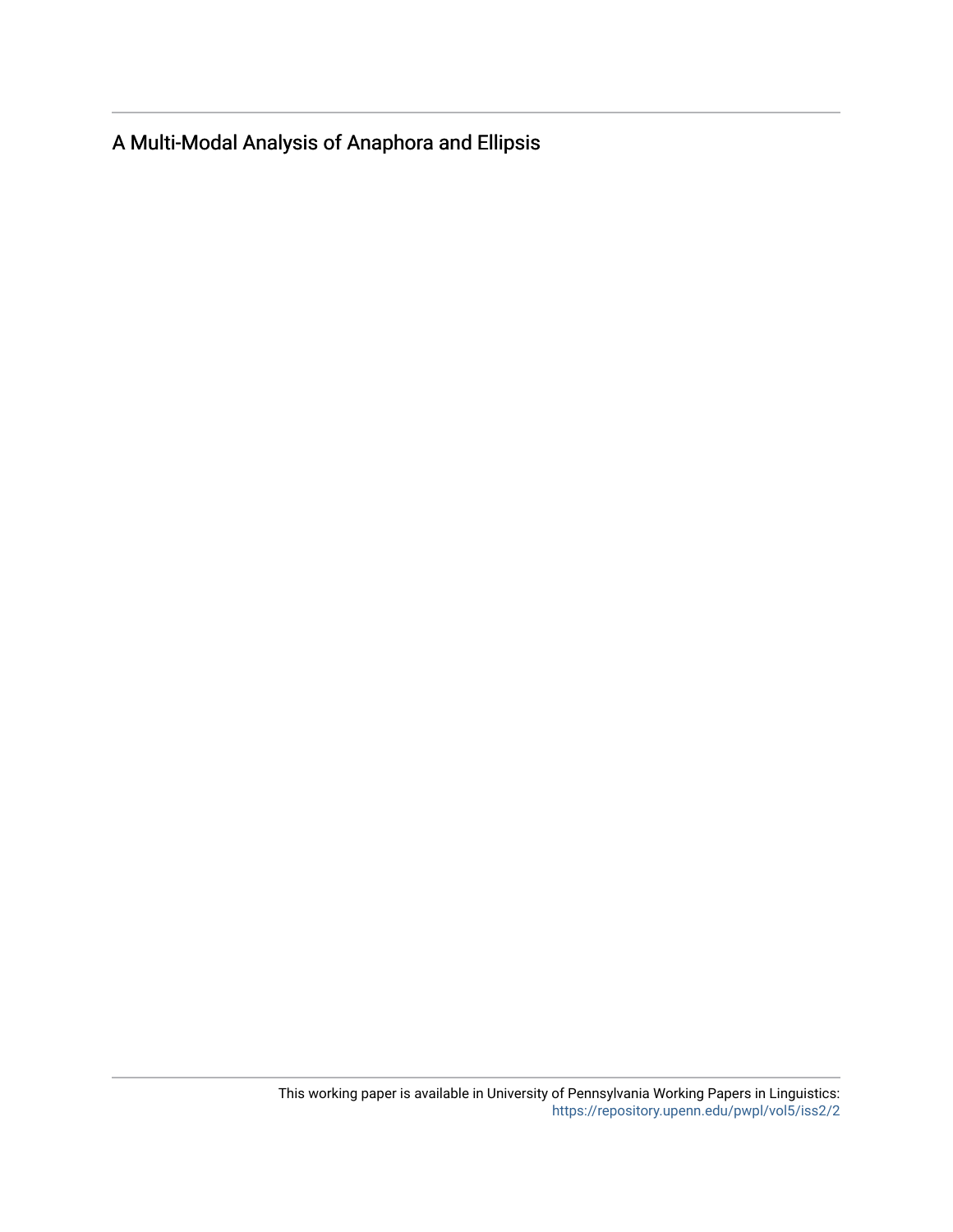### **A Multi-Modal Analysis of Anaphora and Ellipsis**

#### Gerhard Jäger

#### **1. Introduction**

The aim of the present paper is to outline a unified account of anaphora and ellipsis phenomena within the framework of Type Logical Categorial Grammar.<sup>1</sup> There is at least one conceptual and one empirical reason to pursue such a goal. Firstly, both phenomena are characterized by the fact that they re-use semantic resources that are also used elsewhere. This issue is discussed in detail in section 2. Secondly, they show a striking similarity in displaying the characteristic ambiguity between strict and sloppy readings. This supports the assumption that in fact the same mechanisms are at work in both cases.

- (1) a. John washed his car, and Bill did, too.
	- b. John washed his car, and Bill waxed it.

In (1a), the second conjunct can mean that Bill washed Bill's car or that he washed John's car. Similarly, (1b) is ambiguous between a reading where Bill waxed John's and one where he waxed his own car. In the latter reading, *it* is usually called a *paycheck pronoun* or a *lazy pronoun*.

There is also a fundamental difference between ellipsis and anaphora, however. While ellipses require a strong syntactic and semantic *parallelism* between their own linguistic environment and the environment of their antecedents, nothing comparable can be observed in the case of (nominal) anaphors. This is immediately obvious in the case of strict readings, but sloppy, i.e. lazy readings show a considerable amount of tolerance here, too.

(2) John already spent his paycheck, but in Bill's case, it hasn't been handed out yet.

Arguably, a sort of semantic/pragmatic parallelism can be observed here, but certainly there is no syntactic parallelism, *his paycheck* being an object and *it* a subject.

I am indebted to Natasha Kurtonina and Alexander Williams for valuable discussions and comments. Besides I profited from the suggestions of two anonymous referees. The research that led to this paper was funded partially by the Deutsche Forschungsgemeinschaft and partially by the National Science Foundation. I'd like to express my gratitude to both institutions.

<sup>&</sup>lt;sup>1</sup>As introductions to this theory of grammar, the interested reader is referred to Carpenter 1997, Moortgat 1997, Morrill 1994.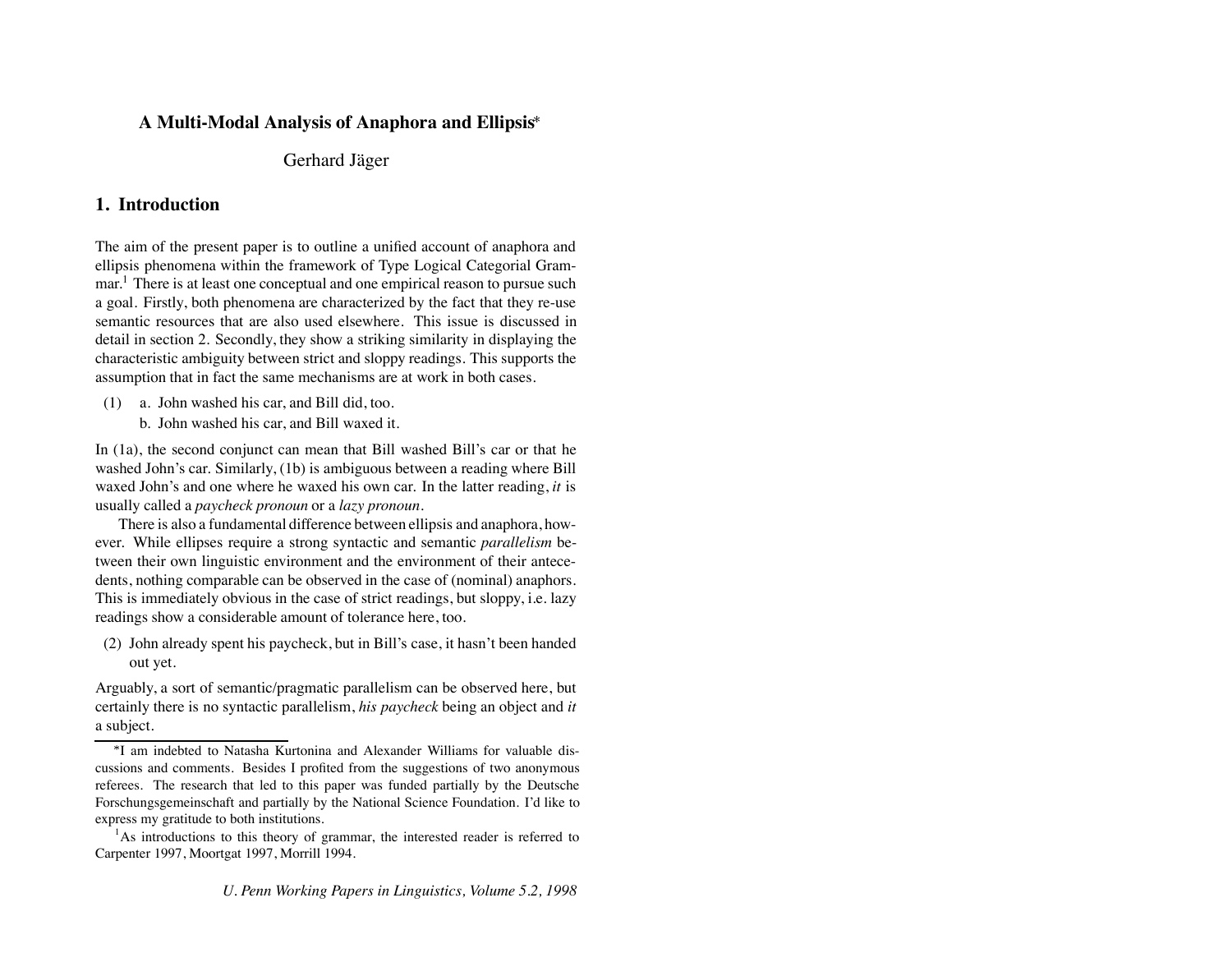This observation is somewhat surprising in view of the fact that it is frequently assumed that ellipsis interpretation is based on the recognition of syntactic parallelism between source clause and target clause (as for instance in Dalrymple et al. 1991 or in Hobbs and Kehler 1997). If this is true, anaphora and ellipsis are fundamentally different phenomena. To put it the other way around, a unified account of anaphora and ellipsis cannot make reference to parallelism. Hence the parallelism constraints that undeniably show up cannot originate in the ellipsis interpretation module itself but have to be located elsewhere in grammar. This is not too bad after all, since contexts that license VP ellipsis—like coordinations, comparative construction, question-answer sequences etc.—display parallelism effects even when there is no ellipsis. Such a line of argumentation has the advantage that the ellipsis module doesn't have to account for contrasts like the following:

- (3) Who washed his car?
	- a. John did, although Bill already had.
	- b. John did, and Bill did, too.

While (3b) only has a uniformly sloppy reading, the preferred reading of (3a) is the one where both John and Bill washed John's car. The availability of the latter reading rests on the fact that John's washing his car is unlikely in case Bill already washed John's car, but not in case of Bill having washed his own car. Since not contrast but similarity is required by the conjunction *and . . . too* in (3b), the corresponding reading is blocked. It strikes me as undesirable to give the syntax-semantics interface (which is arguably the locus of ellipsis interpretation) access to this kind of common sense knowledge. Thus the ellipsis interpretation module should give access to both readings in both cases.

#### **2. Semantic Resources and Compositionality**

If one assumes (a) a version of the Principle of Compositionality and (b) that meanings of natural language expressions can adequately be represented by means of expressions of the typed  $\lambda$ -calculus, one immediately arrives at the following claim (which is hardly more than a truism):

For each sign  $S$  consisting of  $n$  lexemes, in each of its readings there is an expression M of the typed  $\lambda$ -calculus with  $x_1, \ldots, x_n$  occuring each exactly once such that

$$
M[x_1 \leftarrow N_1, \dots, x_n \leftarrow N_n] = S'
$$

where  $S'$  represents the meaning of  $S$  and  $N_i$  the meaning of the i'th lexeme.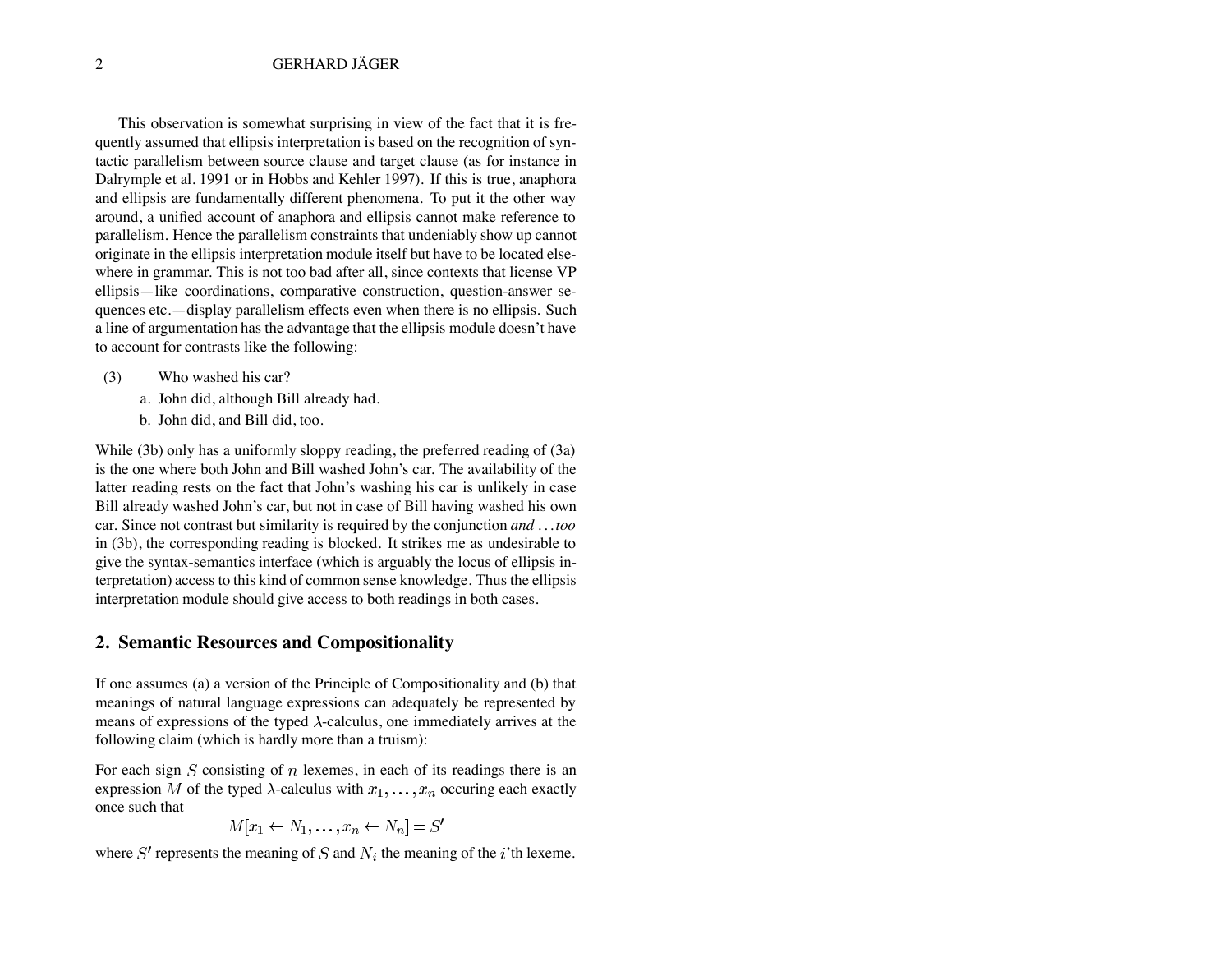The term  $M$  can be said to represent the semantic structure of the sign. It is an obvious question to ask whether there are restrictions on the form of these structures in natural language semantics. It is uncontroversial to assume that every  $\lambda$ -operator should bind at least one variable occurrence. This disallows such unnatural meaning recipes like  $((\lambda y.x_1)x_2)$ , which would predict that the meaning of a sign can be completely independent of one of its lexical components.

A less obvious restriction that is frequently considered requires that each  $\lambda$ -operator in  $M$  binds at most one variable occurrence. This corresponds to the appealing intuition that each lexical resource is used exactly once. There are *prima facie* counterexamples to this view, but most of them can nevertheless be handled, as will be illustrated below. To do so, it is crucial to assume that the single-bind condition does not apply to lexical meanings. In the examples that will be discussed, (b) gives the meanings of the lexical items involved, (c) the desired sentence meaning after normalization, and (d) gives the term  $M$  in the sense of the definition above.

#### **Reflexives**

(4) a. John shaves himself.  
\nb. 
$$
N_1 = j, N_2 = \text{shape}'
$$
,  $N_3 = ?$   
\nc.  $S' = \text{shape}' j j$   
\nd.  $M = (\lambda y.x_2yy)x_1$ 

At a first glance, the meaning of the subject is used twice here, while the meaning of the reflexive—whatever it may be—doesn't make any contribution at all. This puzzling situation can be overcome by assigning the meaning  $\lambda T \lambda y$ . Ty to the reflexive. Now the structure of the example gives rise to the meaning recipe  $M = x_3x_2x_1$ , which is perfect.<sup>2</sup>

#### **Coordination Ellipsis**

- (5) a. John walks and talks.
	- b.  $N_1 = j$ ,  $N_2 = walk'$ ,  $N_3 = and'$ ,  $N_4 = talk'$ c.  $S' =$  and'(walk' j)(talk' j) d.  $M = (\lambda y.x_3(x_2y)(x_4y))x_1$

Here again the meaning of the subject occurs twice. We can handle this by giving *and* the meaning

$$
\lambda x \lambda y \lambda z
$$
. and  $'(xz)(yz)$ 

<sup>&</sup>lt;sup>2</sup>This analysis of reflexivation was proposed at various places, witness Keenan and Faltz 1985, Szabolcsi 1989.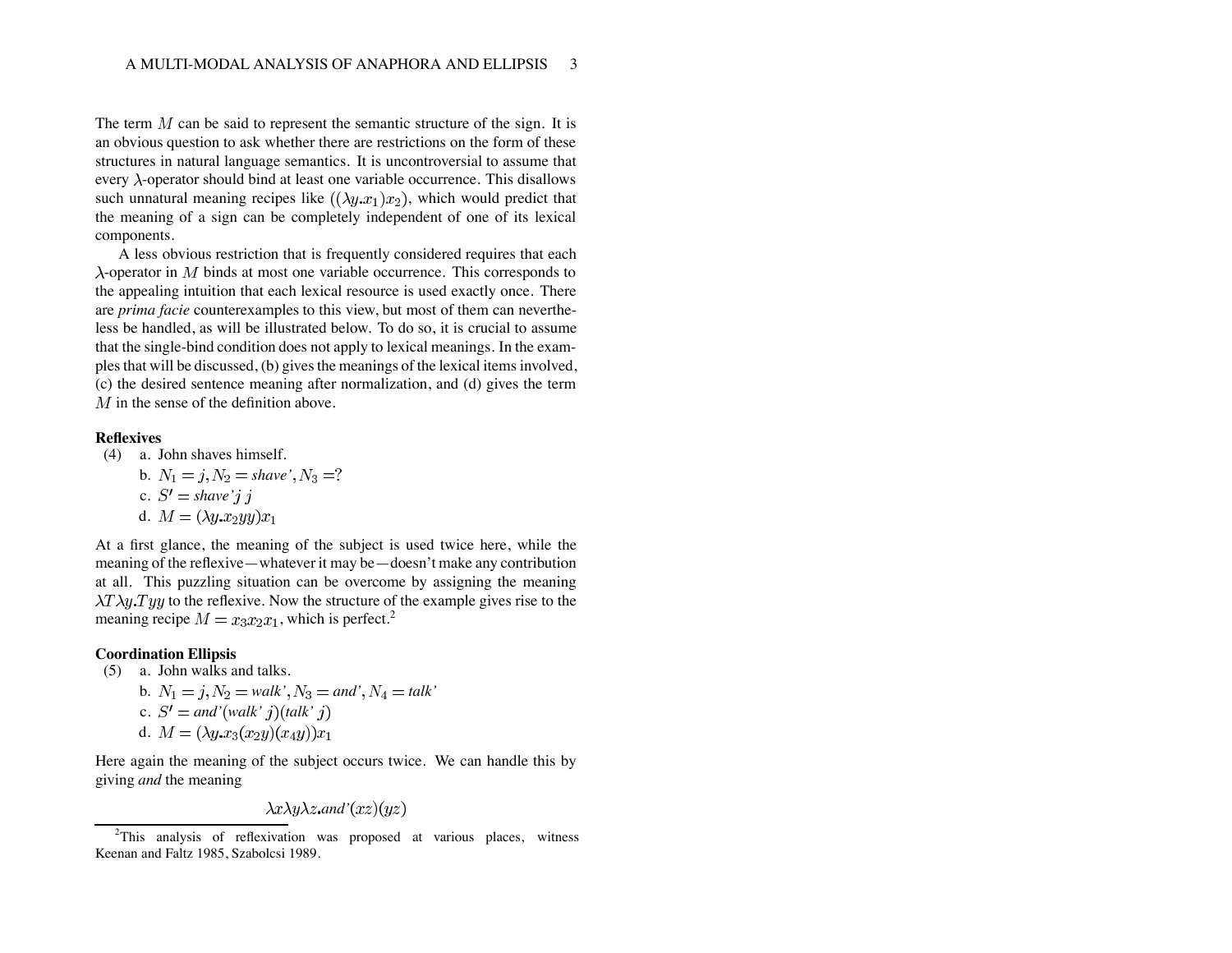This is basically already proposed in Montague's PTQ system and generalized to other types in Partee and Rooth 1983.

#### **Other kinds of anaphors and ellipses**

(6) a. John claims that he will win.

b.  $claim'(win' i)i$ 

Here the representation of the matrix subject occurs twice while the embedded subject completely disappears. Things are similar in the case of VP ellipsis:

- (7) a. John walks, and Bill does, too.
	- b.  $and'(walk'b)(walk'i)$

Apparently the whole VP of the first conjunct gets recycled here. There are several ways to deal with these constructions. The burden of multiplying meaning could be transferred to the lexical semantics of the pronoun *he* in (6), and similarly to the auxiliary *does* in (7). In the case of bound anaphors, this has been proposed by Szabolcsi 1989 and Dalrymple et al. 1997. However, these systems only capture pronouns that are syntactically bound. Since ellipsis phenomena are largely identical within one sentence and across sentence boundaries, syntactic binding is unlikely to extend to ellipsis.

A currently quite popular approach assumes that the output of meaning composition is an underspecified representation where each lexical resource is used exactly once. The final meaning is achieved by resolving the underspecification, thereby possibly identifying several subexpressions. A paradigmatic example of this idea is Dalrymple et al. 1991, where the compositional meaning of (7) is supposed to be  $and(Pb)(walk<sup>'</sup>j)$ , with P representing the meaning of *does (,too)*. This parameter is, in a final step, nailed down to the meanings it is supposed to have by means of a system of term equations.

Although such an approach has many attractive features, it strikes me as desirable to incorporate the semantics of anaphora and ellipsis into the compositional machinery. The only way of doing so seems to lie in a relaxation of the prohibition against multiple binding in syntax. To estimate the consequences and intricacies of such a move, we have to have a closer look on the relation between meaning recipes and syntactic structure.

#### **3. The Syntax-Semantics Interface in Categorial Grammar**

Compositionality of Interpretation requires that each syntactic operation is accompanied by a corresponding operation on meanings. Categorial Grammar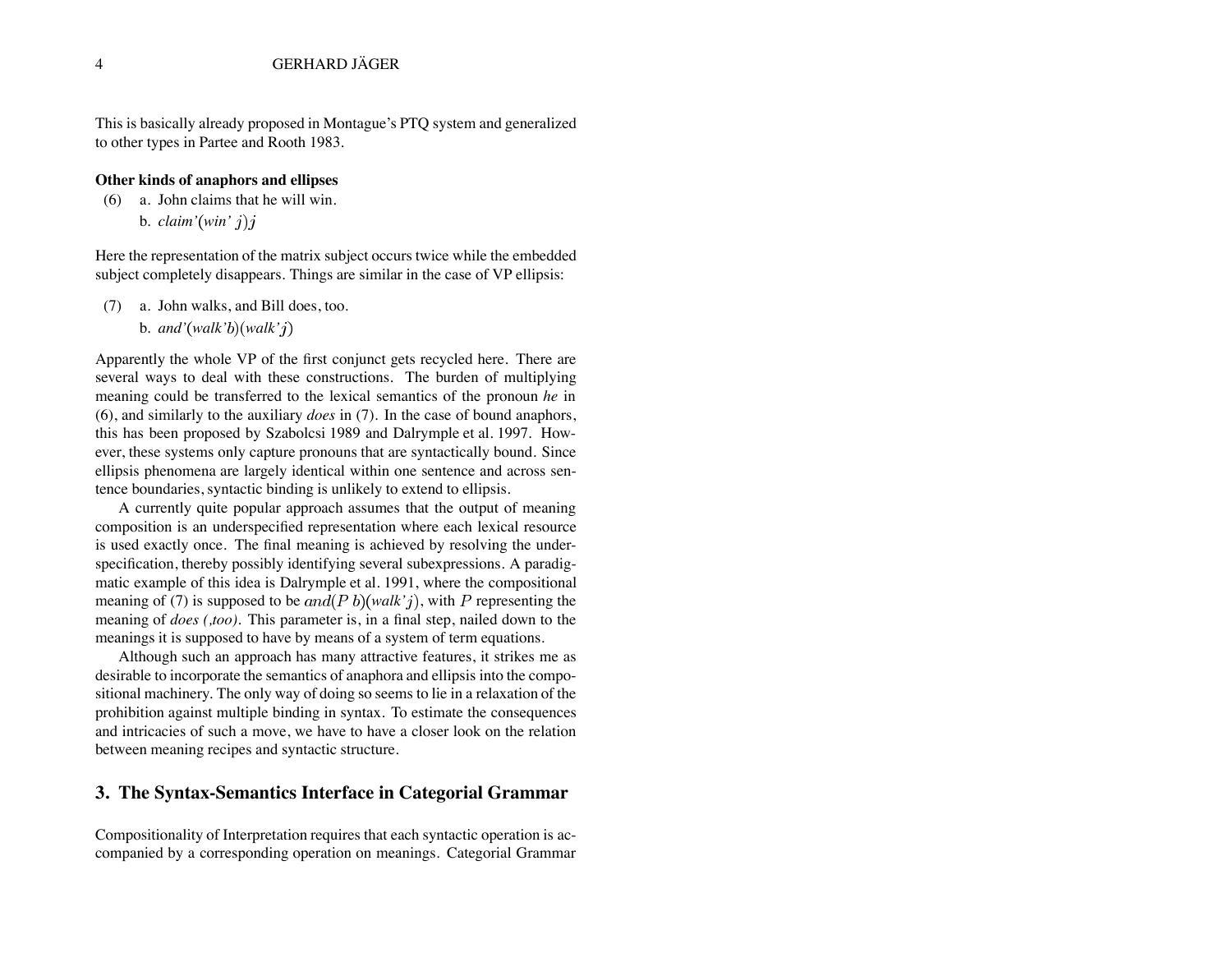strengthens this idea by assuming that not only syntactic and semantic objects, but also syntactic and semantic operations each form an algebra, and that there is also a homomorphism from syntactic to semantic operations. In the type logical version of Categorial Grammar, the syntactic operations are taken to be theorems (valid sequents) of a logical calculus generated from a single axiom scheme by application of a small set of inference rules. Correspondingly, semantic operations are generated from a single combinatorial scheme by closure under certain operations.

Syntactic categories, i.e. formulae of the syntax logic in question, are recursively built from a finite set of atomic categories  $AtForm$  by means of the connectives "/" (rightward looking implication), " $\$ " (leftward looking implication) and " $\bullet$ " (product). A *sequent* is a derivation  $\Gamma \Rightarrow A$ , where  $\Gamma$  is a binary tree of formulae (written as a bracketed string), and  $A$  is a formula. To transform such a logic into a full-blown grammar, two further ingredients have to be added, namely a set of designated categories (usually simply  $\{S\}$ ), and an assignment of at least one category to each lexical item. A sequence of lexical items is recognized as a sentence by this grammar iff a sequent of corresponding categories can be bracketed in such a way that a designated category is derivable. The simplest logic fitting into this framework is the non-associative Lambek Calculus **NL** (Lambek 1961) which only has the axiom of identity and inference rules introducing a logical connective either at the left-hand or at the right-hand side of a sequent. Lambek 1961 proved that we can add the Cut rule without increasing the set of derivable sequents.

On the semantic side, there is a set of types which is the closure of a finite set of atomic types under the operations " $\rightarrow$ " (function space) and " $\circ$ " (Cartesian product). The homomorphism leading from categories to types is a straightforward generalization from the one in Montague's PTQ system (Montague 1974), requiring that " $\mathcal{C}$ " and "/" are sent to " $\rightarrow$ " and " $\bullet$ " to " $\circ$ ". The only basic semantic operations are the identity maps on the domain of each type. The operations on semantic operations are most transparently defined as manipulations of polynomials in the simply typed  $\lambda$ -calculus (with product and projections). There is a one-one correspondence between inference rules and semantic meta-operations (which is of course just an instance of the Curry-Howard correspondence). Hence syntax and semantics can be presented simultaneously by augmenting the premises of the sequents in the Gentzen-style presentation with variables and the conclusions with polynomials over these variables. The axioms and rules of **NL** are presented below, where  $\Gamma[A]$  stands for a binary tree with A as one of its leafs, and  $\Gamma[B]$  for the result of replacing  $A$  with  $B$  in  $\Gamma$ .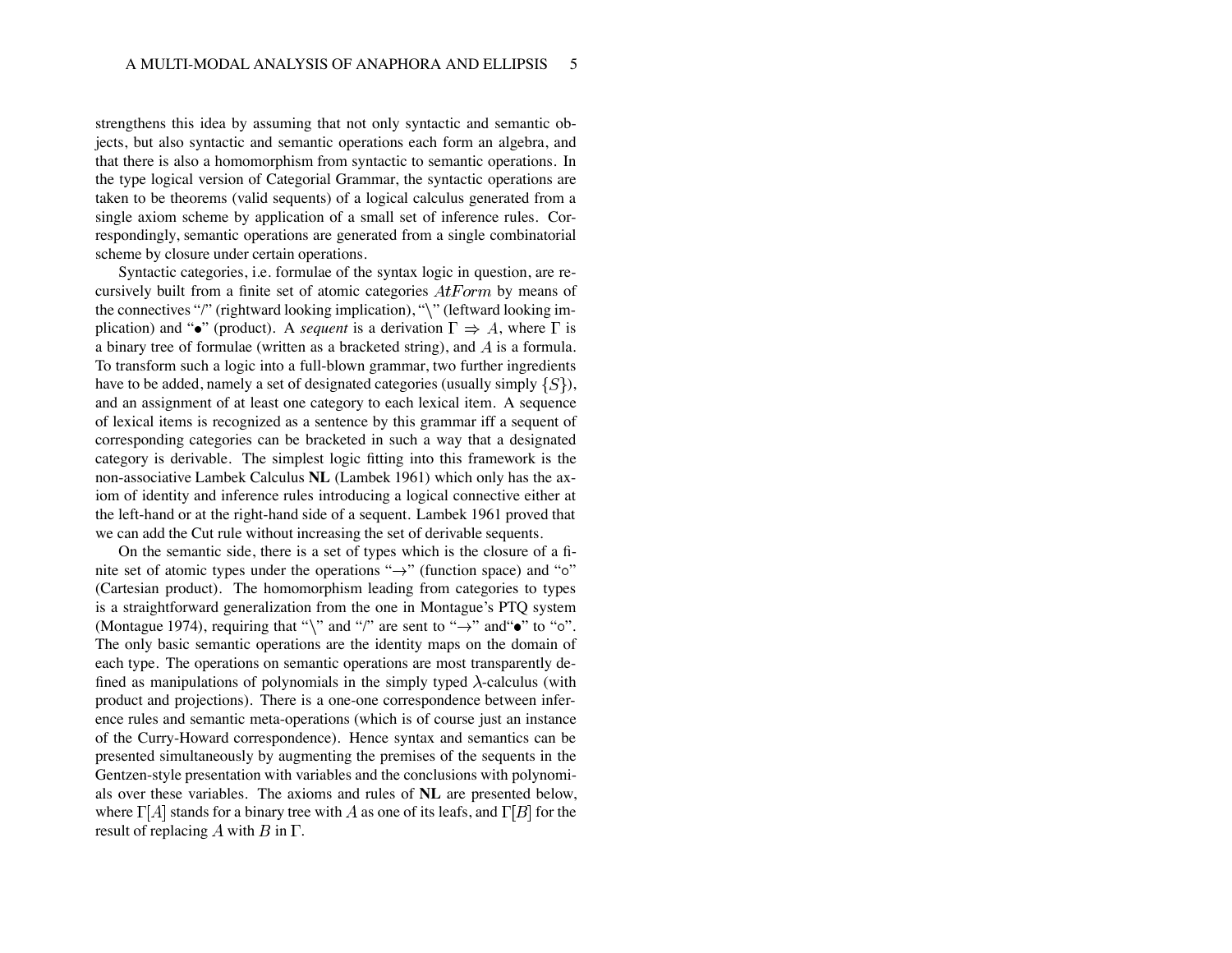(8) [id] [Cut] [/L] [/R] [ L] [ R] [ L] [ R] 

Confining ourselves to product-free types, it is easy to see by an induction on the complexity of proofs that polynomials derived as meaning recipes are terms of a limited fragment of the typed  $\lambda$ -calculus obeying the following constraints (cf. van Benthem 1987)

- 1. Each sub-term contains a free variable,
- 2. no sub-term contains more than one occurrence of the same variable, and
- 3. each  $\lambda$  binds a free variable.

A more flexible system is achieved by allowing arbitrary rebracketing of the antecedent of a sequent. This is captured by the structural rule of associativity, which turns **NL** into the associative Lambek Calculus **L**: 3

$$
(9) \frac{\Gamma[(\Delta, (\Pi, \Sigma))] \Rightarrow t : A}{\Gamma[(\Delta, \Pi), \Sigma)] \Rightarrow t : A
$$

However, the meaning recipes derived by **L** still confirm the mentioned constraints.

 $3$ The double line indicates that the rule can be applied in both directions.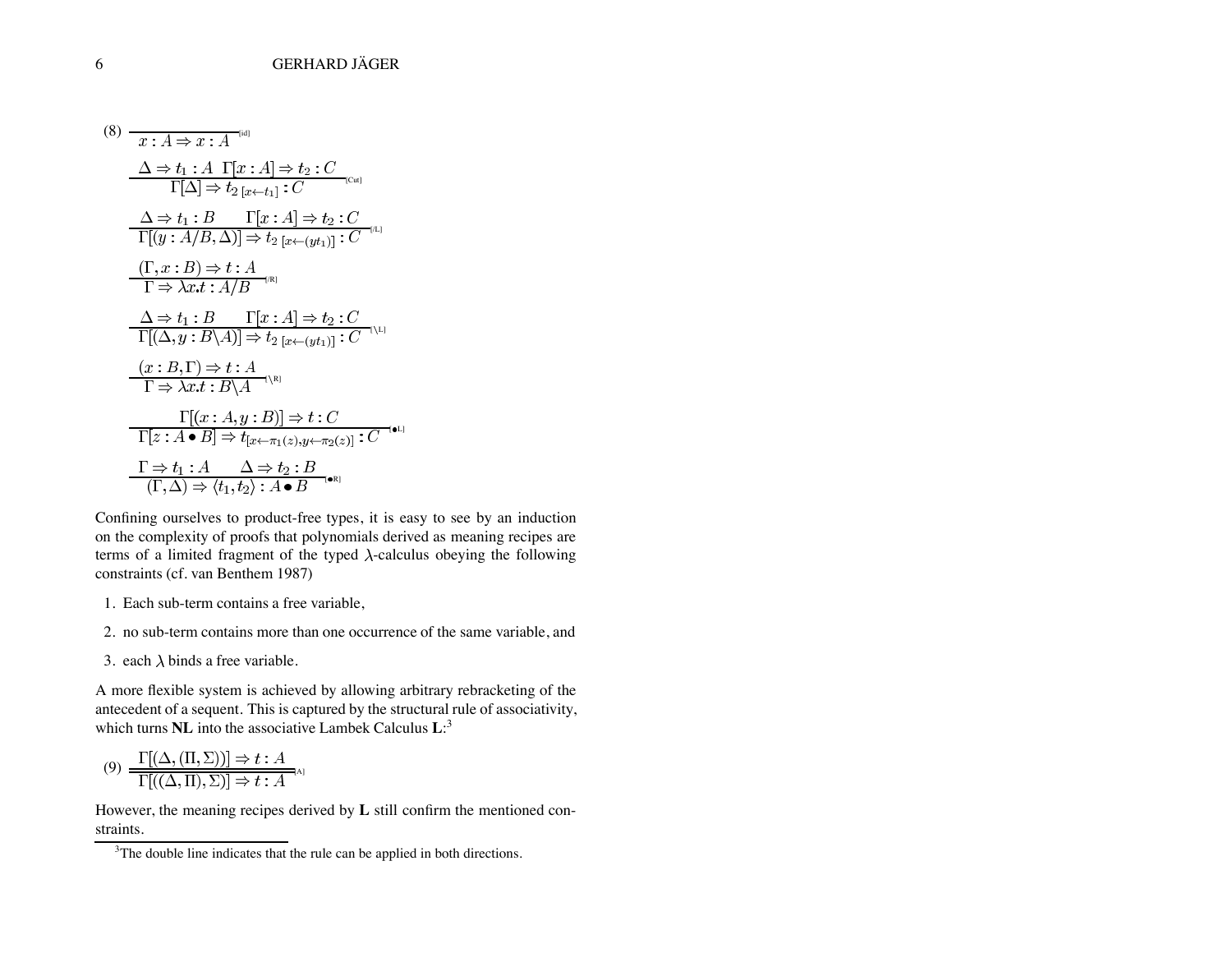## **4. Contraction and Permutation**

Consider a simple elliptic sentence like

(10) John walks, and Bill, too

Since the parallel elements in the first and the second conjunct are not adjacent to *and*, assigning a polymorphic type like  $X \setminus X/X$  to the conjunction would not enable us to derive the sentence in **L**. Besides, a viable solution should be able to cope with examples like (11) too, where no particular lexical item can be made responsible for the phenomenon:

(11) John walks. Bill too.

Therefore it seems desirable to assign (10) a meaning recipe like

 $(12)$   $x_3(x_2x_1)(x_2x_4)$ 

which uses one variable twice. To derive (12) as semantic structure of (10), **L** has to be extended by the structural rules of *contraction* and *permutation* to **LPC**:

$$
(13) \frac{\Gamma[(x:A,y:A)] \Rightarrow t:B}{\Gamma[x:A] \Rightarrow t_{[y \leftarrow x]}:B} \frac{\Gamma[(\Delta,\Pi)] \Rightarrow t:A}{\Gamma[(\Pi,\Delta)] \Rightarrow t:A}^{[p]}
$$

The essential steps of the derivation are (omitting brackets in the premises since these are redundant in **L**):

| $x : \mathbf{n}, y : \mathbf{n} \setminus \mathbf{s}, z : (\mathbf{s} \setminus \mathbf{s})/\mathbf{s}, u : \mathbf{n}, v : \mathbf{n} \setminus \mathbf{s} \Rightarrow z(vu)(yx) : \mathbf{s}$            |  |
|------------------------------------------------------------------------------------------------------------------------------------------------------------------------------------------------------------|--|
| $\overline{x : \mathbf{n}, y : \mathbf{n} \setminus \mathbf{s}, z : (\mathbf{s} \setminus \mathbf{s})/\mathbf{s}, v : \mathbf{n} \setminus \mathbf{s}, u : \mathbf{n} \Rightarrow z(vu)(yx) : \mathbf{s}}$ |  |
| $\overline{x : \mathbf{n}, y : \mathbf{n} \setminus \mathbf{s}, v : \mathbf{n} \setminus \mathbf{s}, z : (\mathbf{s} \setminus \mathbf{s})/\mathbf{s}, u : \mathbf{n} \Rightarrow z(vu)(yx) : \mathbf{s}}$ |  |
| $\Rightarrow z(yu)(yx)$ : s<br>$x:\mathbf{n},y:\mathbf{n}\setminus\mathbf{s},z:(\mathbf{s}\setminus\mathbf{s})/\mathbf{s},u:\mathbf{n}$                                                                    |  |

However, the unrestricted usage of contraction would lead to a heavy overgeneration. For instance, *John shows Mary* would be predicted to be a grammatical sentence with an interpretation like *John shows Mary herself*. More generally, in van Benthem 1991 it is shown that **LPC** based grammars only recognize regular languages, which makes them useless for linguistic purposes. Therefore we have to impose constraints on the applicability of these rules to avoid such a collapse.<sup>4</sup>

<sup>&</sup>lt;sup>4</sup>Dalrymple et al. 1997 briefly consider the option to use the exponentials of Linear Logic for this purpose. While this is viable in their framework where the resource logic is used only for meaning assembly, it wouldn't be restrictive enough in a categorial setting.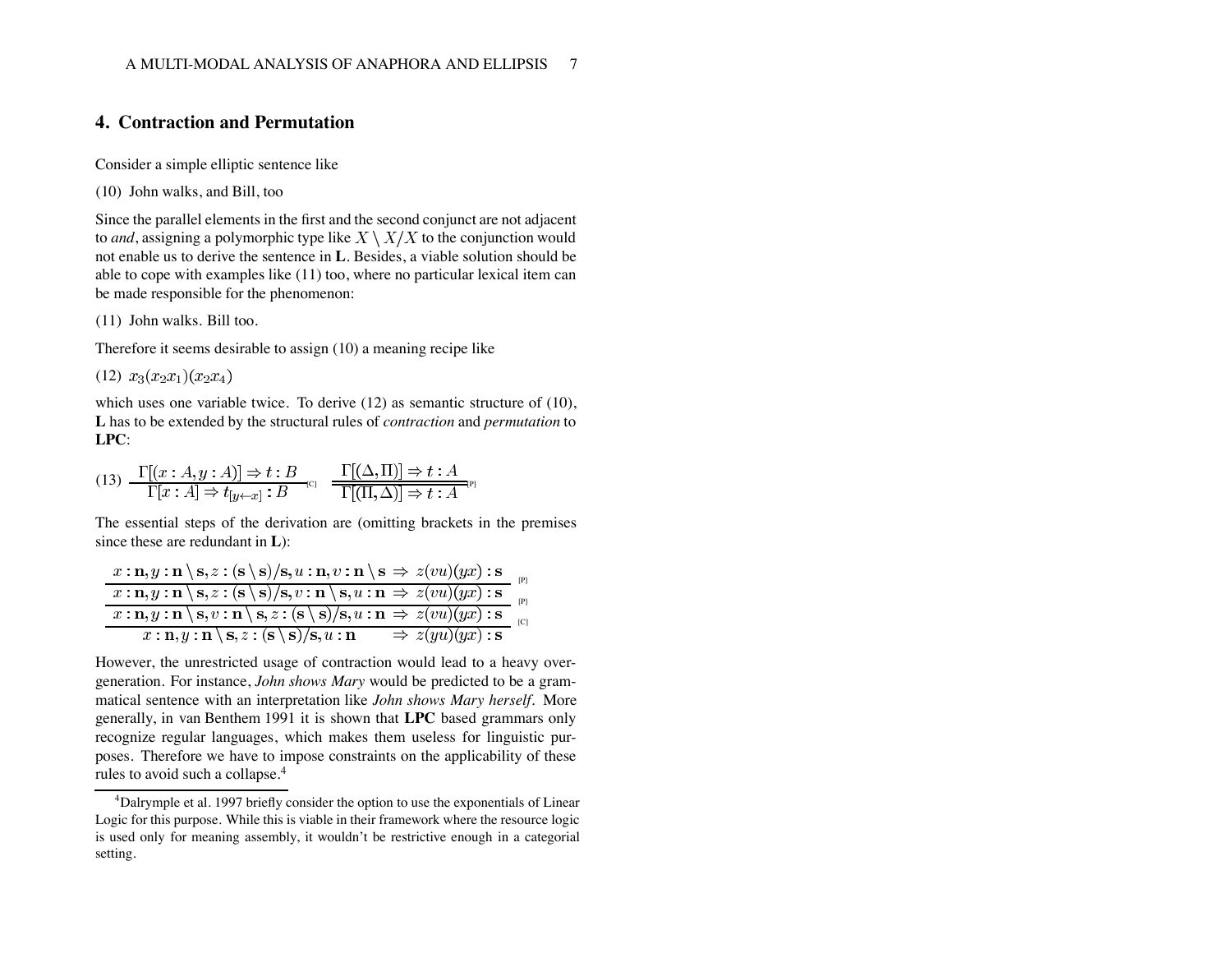#### **5. A Multi-Modal System**

Research in recent years has shown that none of the pure categorial logics (like **NL**, **L**, **LP** or **LPC**) is well-suited for a comprehensive description of natural language, each of them by itself being either too restrictive or too permissive. That's why combinations of several systems have attracted much attention. In the simplest case, such a multi-modal logic has more than one n-place product connective together with the corresponding residuation connectives. Each family is characterized by the usual logical rules and a set of characteristic structural rules. In more elaborate systems, these different modes of composition are allowed to communicate via certain *interaction postulates*. This allows for instance to distinguish between head adjunction and phrasal composition (cf. Moortgat and Oehrle 1996) or modeling discontinuity (Morrill 1995). This technique can be exploited to control the availability of contraction and permutation in the context of anaphora and ellipsis interpretation.

Pretheoretically, the proposal can be circumscribed as follows: Every node in a syntactic tree can be augmented by an arbitrary number of indices. Every index has itself a syntactic category and is marked with a polarity  $(+ or -)$ . Anaphors carry a negative index of the appropriate category  $(N \text{ in the case of})$ nominal anaphors,  $N \setminus S$  in the case of VP anaphors) by means of a lexical specification. Every node in the tree can freely be augmented with a positive index of the same category. Positive indices can be moved to every node to their right. If a particular node simultaneously carries a positive index  $A$  and a negative index B such that  $A \Rightarrow B$  is a theorem of our grammar logic, than both indices can be deleted.

To flesh this out formally, we propose to use a second mode of combination " $\sim$ " (with corresponding residuation operations  $\leftrightarrow$  and  $\leftrightarrow$ ) besides concatenation. We augment **L** with the logical rules in (14) and the structural rules in (15), where  $(\cdots)$  and  $\{\cdots\}$  denote the bracketings corresponding to  $\bullet$  and  $\sim$ respectively. The new mode of combination is intended to capture the combination of a regular constituent with a (positive) index, ie. both  $A \sim B$  and  $\{A, B\}$  stand for  $B_{+A}$ . Leftward residuation corresponds to negative indexing, i.e.  $A \hookrightarrow B \approx B_{-A}$ , and [ $\hookrightarrow$ L] amounts to deletion of matching indices.

$$
(14) \frac{\Delta \Rightarrow t_1 : B \qquad \Gamma[x:A] \Rightarrow t_2 : C}{\Gamma[\{y : A \leftrightarrow B, \Delta\}] \Rightarrow t_2}_{[x \leftarrow (yt_1)]} : C \qquad \qquad \frac{\Gamma[x:B] \Rightarrow t : A}{\Gamma \Rightarrow \lambda x.t : A \leftrightarrow B} \qquad \qquad \frac{\Gamma[x:B]}{\Gamma \Rightarrow \Delta x.t : A \leftrightarrow B} \qquad \qquad \frac{\Gamma[x:B]}{\Gamma \Rightarrow \Delta x.t : A \leftrightarrow B} \qquad \qquad \frac{\Gamma[x:B]}{\Gamma \Rightarrow \Delta x.t : A \leftrightarrow B} \qquad \qquad \frac{\Gamma[x:B]}{\Gamma \Rightarrow \Delta x.t : A \leftrightarrow B} \qquad \qquad \frac{\Gamma[x:B]}{\Gamma \Rightarrow \Delta x.t : A \leftrightarrow B} \qquad \frac{\Gamma[x:B]}{\Gamma \Rightarrow \Delta x.t : A \leftrightarrow B} \qquad \frac{\Gamma[x:B]}{\Gamma \Rightarrow \Delta x.t : A \leftrightarrow B} \qquad \frac{\Gamma[x:B]}{\Gamma \Rightarrow \Delta x.t : A \leftrightarrow B} \qquad \frac{\Gamma[x:B]}{\Gamma \Rightarrow \Delta x.t : A \leftrightarrow B} \qquad \frac{\Gamma[x:B]}{\Gamma \Rightarrow \Delta x.t : A \leftrightarrow B} \qquad \frac{\Gamma[x:B]}{\Gamma \Rightarrow \Delta x.t : A \leftrightarrow B} \qquad \frac{\Gamma[x:B]}{\Gamma \Rightarrow \Delta x.t : A \leftrightarrow B} \qquad \frac{\Gamma[x:B]}{\Gamma \Rightarrow \Delta x.t : A \leftrightarrow B} \qquad \frac{\Gamma[x:B]}{\Gamma \Rightarrow \Delta x.t : A \leftrightarrow B} \qquad \frac{\Gamma[x:B]}{\Gamma \Rightarrow \Delta x.t : A \leftrightarrow B} \qquad \frac{\Gamma[x:B]}{\Gamma \Rightarrow \Delta x.t : A \leftrightarrow B} \qquad \frac{\Gamma[x:B]}{\Gamma \Rightarrow \Delta x.t : A \leftrightarrow B} \qquad \frac{\Gamma[x:B]}{\Gamma \Rightarrow \Delta x.t : A \leftrightarrow B} \qquad \frac{\Gamma[x:B]}{\Gamma \Rightarrow \Delta x.t : A \leftrightarrow B} \qquad \frac{\Gamma[x:B]}{\Gamma \Rightarrow \Delta x.t : A \leftrightarrow B} \qquad \frac{\Gamma[x:B]}{\Gamma \Rightarrow \Delta x.t : A \leftrightarrow B} \qquad \frac{\Gamma[x:B]}{\Gamma \Rightarrow \Delta x.t : A \leftrightarrow B} \qquad \frac{\Gamma[x:B]}{\Gamma \Rightarrow \Delta x.t : A \leftrightarrow B} \qquad \frac{\Gamma[x:B]}{\Gamma \Rightarrow \Delta x.t : A \leftrightarrow B} \qquad \frac{\Gamma[x:B]}{\Gamma \Rightarrow \Delta x.t : A \leftrightarrow B} \qquad \frac{\Gamma[x:B]}{\Gamma \Rightarrow \Delta x.t : A \leftrightarrow B} \qquad \frac{\Gamma[x:B]}{\Gamma \Rightarrow \Delta x.t : A \leftrightarrow B
$$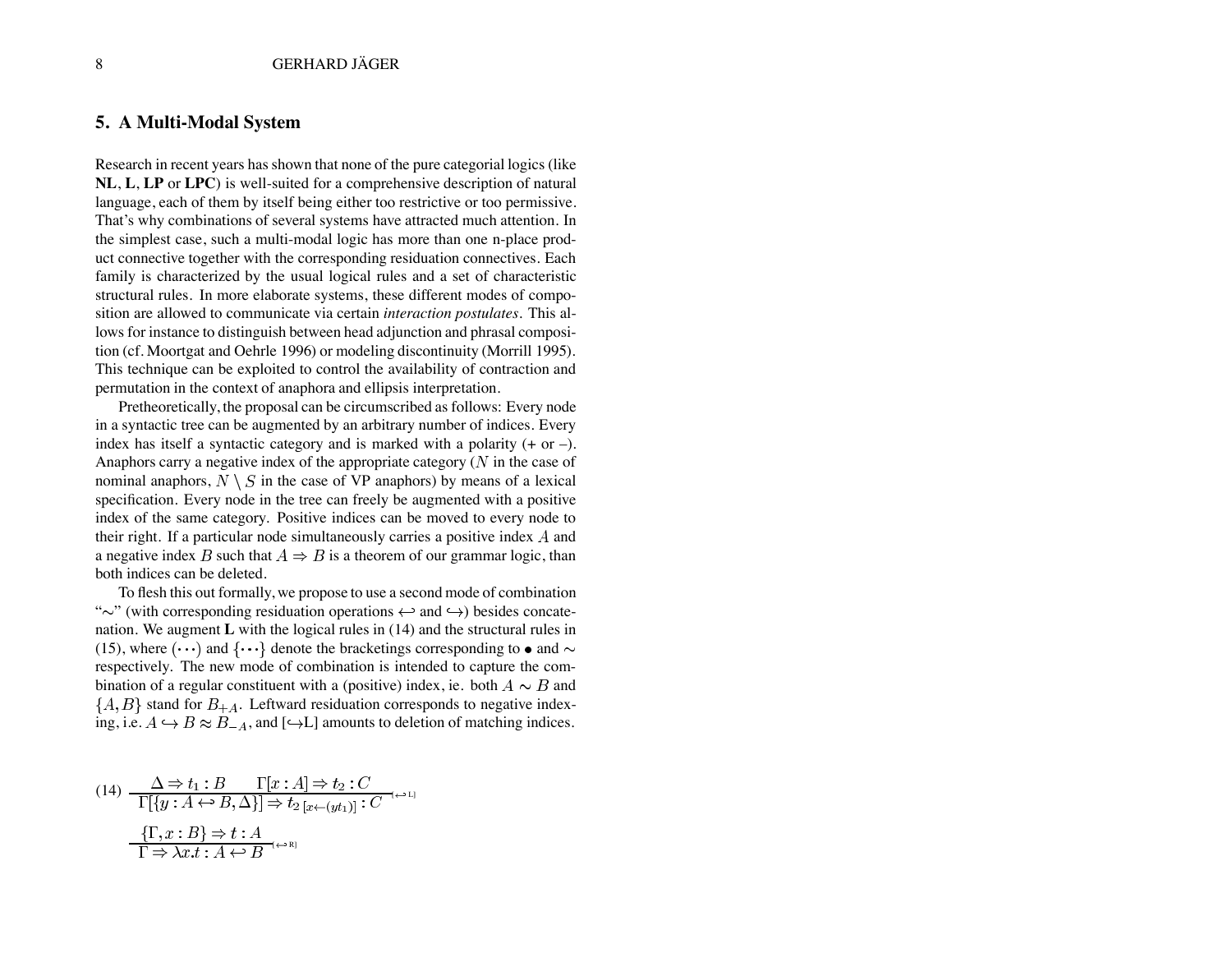[ L] [ R] [ L] [ R]

In (15) the structural rules for the hybrid system **LA** (**L**ambek Calculus with **Anaphora**) are given. Allowing contraction for  $\sim$  amounts to free indexing of any constituent (with a positive index). Index movement (IM) is formalized by an appropriate interaction postulate between  $\bullet$  and  $\sim$ . The structural rule (P) ensures that the collection of indices attached to a node are unordered, i.e. they form a multiset.

$$
(15) \frac{\Gamma[\{x:A,y:A\}] \Rightarrow t:B}{\Gamma[y:A] \Rightarrow t_{[x \leftarrow y]} : B}c
$$
\n
$$
\frac{\Gamma[(\Delta, \{\Pi, \Theta\})] \Rightarrow t:A}{\Gamma[(\{\Pi, \Delta\}, \Theta)] \Rightarrow t:A}c
$$
\n
$$
\frac{\Gamma[\{\Pi, \{\Sigma, \Delta\}\}] \Rightarrow t:A}{\Gamma[\{\Sigma, \{\Pi, \Delta\}\}] \Rightarrow t:A}c
$$

### **6. VP Ellipsis**

To illustrate the system with a simple example, take the sentence

(16) John walks, and Bill does, too.

Informally, *does* gets a negative VP index from the lexicon. Semantically, it is interpreted as the identity function on VP meanings. In a first step, the VP *walks* gets a positive VP index with the same meaning as its host. In a second step, this index is moved to the second conjunct, where it is finally matched against the negative index and both are erased, resulting in application of the meaning of *does* to the meaning of the index. Formally, we assume the following lexical assignment:

(17) • John– $j : \mathbf{n}$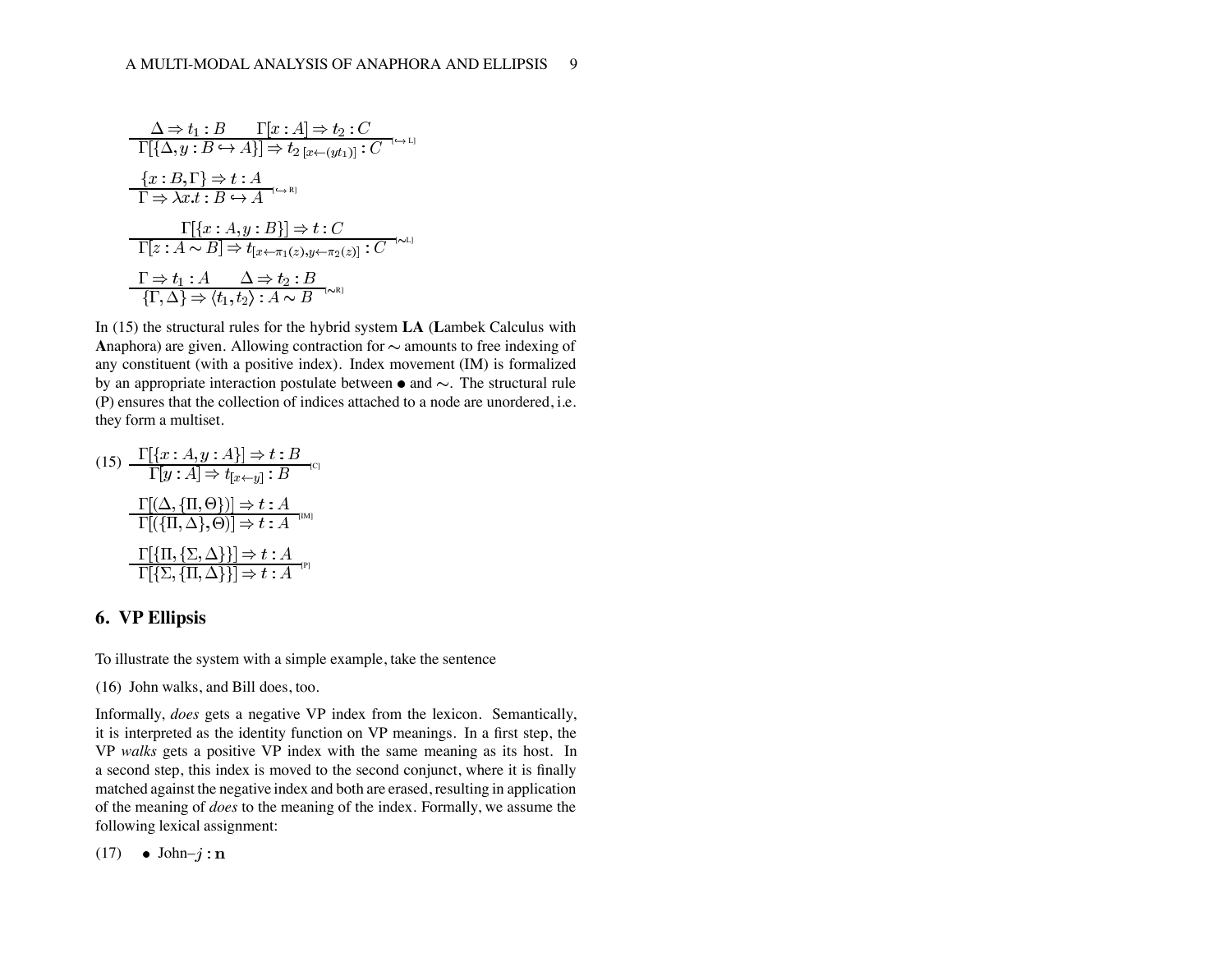- $\bullet$  Bill– $b:$ **n**
- walks–*walk'*:  $\mathbf{n} \setminus \mathbf{s}$
- and–*and'*:  $(\mathbf{s} \setminus \mathbf{s})/\mathbf{s}$
- does– $\lambda x. x : (n \setminus s) \hookrightarrow (n \setminus s)$

In detail, the derivation looks as follows (the order is reversed since the derivation ends with the sequent to be proved, while we started with it in the informal description). We start with a sequent that is derivable in **L** (where parentheses are tacitly assumed to be left-associative):

$$
x : \mathbf{n}, y : \mathbf{n} \setminus \mathbf{s}, z : (\mathbf{s} \setminus \mathbf{s})/\mathbf{s}, w : \mathbf{n}, r : (\mathbf{n} \setminus \mathbf{s}) \Rightarrow z(rw)(yx) : \mathbf{s}
$$

 $L \rightarrow$  splits the second VP into a negatively indexed VP and a positive VPindex:

$$
x:\mathbf{n}, y:\mathbf{n}\setminus\mathbf{s}, z:(\mathbf{s}\setminus\mathbf{s})/\mathbf{s}, w:\mathbf{n}, \{v:\mathbf{n}\setminus\mathbf{s}, u:(\mathbf{n}\setminus\mathbf{s})\hookrightarrow(\mathbf{n}\setminus\mathbf{s})\}\ \Rightarrow z(uvw)(yx):\mathbf{s}
$$

Associativity of concatenation allows rebracketing:

$$
x : \mathbf{n}, y : \mathbf{n} \setminus \mathbf{s}, z : (\mathbf{s} \setminus \mathbf{s})/\mathbf{s}, (w : \mathbf{n}, \{v : \mathbf{n} \setminus \mathbf{s}, u : (\mathbf{n} \setminus \mathbf{s}) \hookrightarrow (\mathbf{n} \setminus \mathbf{s})\})
$$
  
\n
$$
\Rightarrow z(uvw)(yx) : \mathbf{s}
$$

IM moves the positive VP index to the left

$$
x : \mathbf{n}, y : \mathbf{n} \setminus \mathbf{s}, z : (\mathbf{s} \setminus \mathbf{s})/\mathbf{s}, (\{v : \mathbf{n} \setminus \mathbf{s}, w : \mathbf{n}\}, u : (\mathbf{n} \setminus \mathbf{s}) \hookrightarrow (\mathbf{n} \setminus \mathbf{s}))
$$
  
\n
$$
\Rightarrow z(uvw)(yx) : \mathbf{s}
$$

Another application of associativity gives us

$$
x : \mathbf{n}, y : \mathbf{n} \setminus \mathbf{s}, z : (\mathbf{s} \setminus \mathbf{s})/\mathbf{s}, \{v : \mathbf{n} \setminus \mathbf{s}, w : \mathbf{n}\}, u : (\mathbf{n} \setminus \mathbf{s}) \hookrightarrow (\mathbf{n} \setminus \mathbf{s})
$$
  
\n
$$
\Rightarrow z(uvw)(yx) : \mathbf{s}
$$

In sum, the last three steps amount to moving the index one item to the left. If we repeat this two more times, we get

$$
x : \mathbf{n}, \{v : \mathbf{n} \setminus \mathbf{s}, y : \mathbf{n} \setminus \mathbf{s}\}, z : (\mathbf{s} \setminus \mathbf{s})/\mathbf{s}, w : \mathbf{n}, u : (\mathbf{n} \setminus \mathbf{s}) \hookrightarrow (\mathbf{n} \setminus \mathbf{s}) \Rightarrow z(uvw)(yx) : \mathbf{s}
$$

Now we have a VP carrying a positive VP index, and we can apply contraction, thereby identifying the meaning of host VP and index.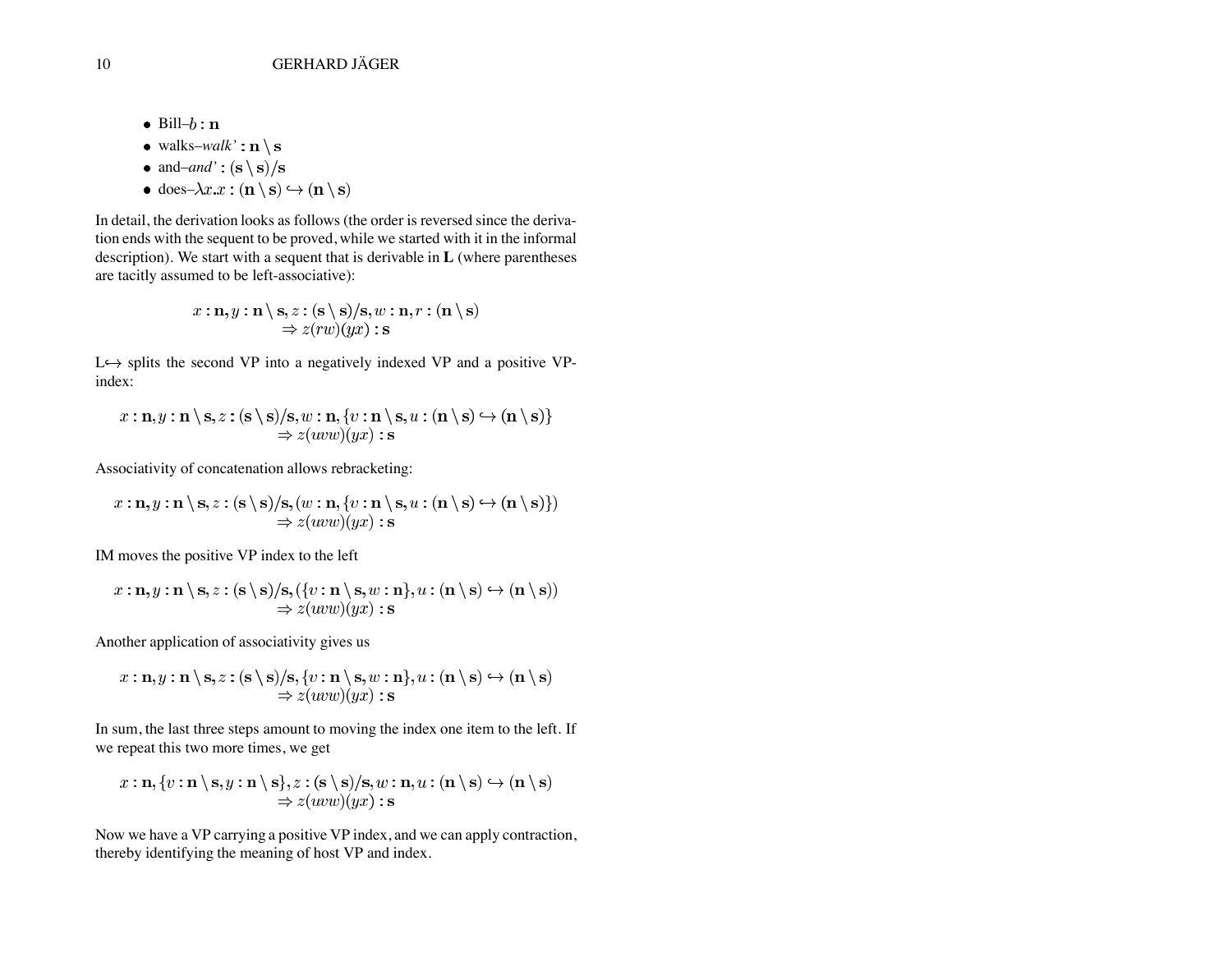(18) 
$$
x : \mathbf{n}, y : \mathbf{n} \setminus \mathbf{s}, z : (\mathbf{s} \setminus \mathbf{s})/\mathbf{s}, w : \mathbf{n}, u : (\mathbf{n} \setminus \mathbf{s}) \hookrightarrow (\mathbf{n} \setminus \mathbf{s})
$$
  
\n $\Rightarrow z(uyw)(yx) : \mathbf{s}$ 

After inserting the lexical meanings, we obtain the reading

and' 
$$
((\lambda x.x)walk' b)(walk' j)
$$

which reduces to

*and' walk' walk'*

The mechanism works similar in the case of nominal anaphors. Since a possessive pronoun like *his* behaves like a definite determiner except that it requires a nominal antecedent, the type assignment  $n \leftrightarrow (n/cn)$  seems appropriate. So we assume the following lexical entries:

- (19) washed–*wash*:  $(\mathbf{n} \setminus \mathbf{s})/\mathbf{n}$ 
	- $\bullet$  his– $\lambda xy.$ *of'*  $y x : \mathbf{n} \hookrightarrow (\mathbf{n}/\mathbf{cn})$
	- $\bullet$  car–*car'* : cn

We derive the reading (20c) for (20a), corresponding to the provable sequent (20b). The derivation is given in figure 1.

- (20) a. John washed his car.
	- b.  $x : \mathbf{n}, y : (\mathbf{n} \setminus \mathbf{s})/\mathbf{n}, z : \mathbf{n} \hookrightarrow (\mathbf{n}/\mathbf{cn}), w : \mathbf{cn} \Rightarrow y(zxw)x : \mathbf{s}$ c. wash' $((\lambda xy. of' y x)j car')j (= wash'(of' car' j)j)$

Before we proceed to the interaction of VP ellipsis and anaphora, observe that (20) shows a spurious ambiguity. After (20b) is derived, we can either stop or apply the rule " $\langle L \rangle$ ", which gives us the sequent

(21)  $y: (\mathbf{n} \setminus \mathbf{s})/\mathbf{s}, z: \mathbf{n} \hookrightarrow (\mathbf{n}/\mathbf{cn}), w: \mathbf{cn} \Rightarrow \lambda x. y(zxw)x: \mathbf{n} \setminus \mathbf{s}$ 

This means that it is possible to resolve the anaphor *his* against the subject argument place of *washed*, assigning the meaning  $\lambda x$ *wash'* (*of' car' x*)*x* to the VP *washed his car*. In terms of indices, this means that not only overt constituents but also open argument places license the introduction of positive indices.<sup>5</sup> In (20) this ambiguity is spurious since after combining this VP with the subject *John*, we end up with the meaning (20c) again.

(22) John washed his car, and Bill did, too.

<sup>&</sup>lt;sup>5</sup>This can be seen as a reconstruction of Reinhart's 1983 distinction between coreferential and bound pronouns.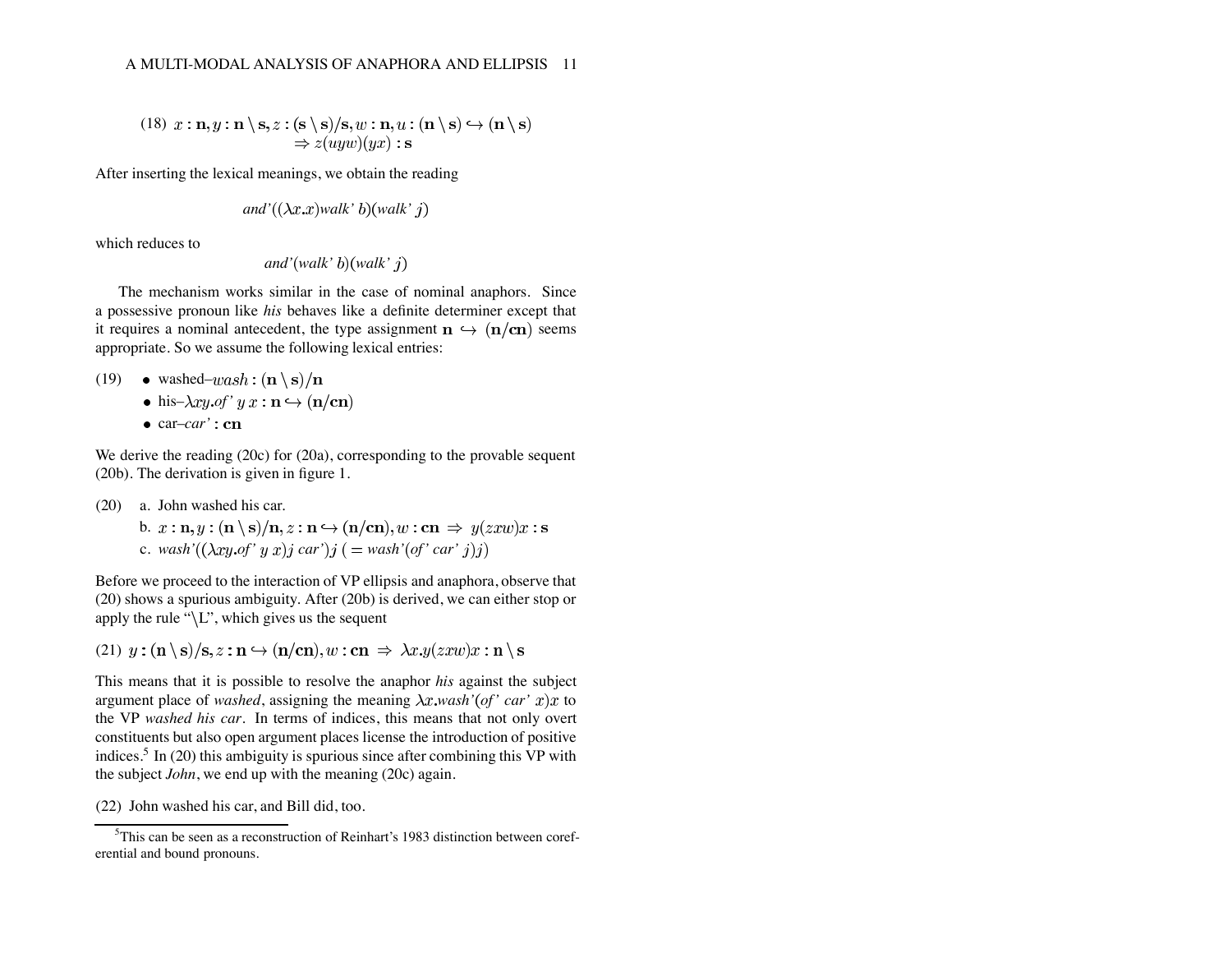In (22), on the other hand, this ambiguity, though spurious in the first conjunct, makes a difference for the interpretation of the second one. If we plug in (21) into the conclusion of (16) via the Cut rule, we immediately derive the sloppy reading of (22). This amounts to first resolving *his* against the subject argument place of *washed* and afterward resolving *did* against the VP derived in this way. If, on the other hand, *his* is resolved against *John* prior to resolution of *did*, the strict reading results.

Dalrymple et al. 1991 present an example of a cascaded ellipsis that allows us to distinguish different ellipsis theories on a very fine-grained level.<sup>6</sup>

(23) John revised his paper before the teacher did, and Bill did, too.

Only those readings are considered where the first occurrence of *his* refers back to *John*, and the second *did* to the whole first conjunct. For simplicity, we treat *the teacher* as a proper noun with meaning t here. *Before* is analyzed on a par with *and* in the previous example. We use abbreviations like *JJBB* for the reading where John revised **John's** paper before the teacher revised **John's** paper and Bill revised **Bill's** paper before the teacher revised **Bill's** paper.

By combining the VP derivation in (21) with the VP ellipis structure in (18) by means of Cut and subsequently applying " $R$ " we obtain the semantic term

 $\lambda x.$  *before'* (*revise'* (*of'paper't*)*t*)(*revise'* (*of'paper'x*)*x*)

for the VP *revised his paper before the teacher did*. Combining this again with (18) by means of Cut gives us the uniformly sloppy reading *JTBT*.

Starting proof search with with resolving *his* against John and resolving the two VP ellipses afterwards results in the uniformly strict reading *JJJJ*.

The derivation of *JJBB* is a bit more involved. First observe that the following sequent is valid, corresponding to the strict reading of the first conjunct:

 $x:\mathbf{n}, r:(\mathbf{n}\setminus \mathbf{s})/\mathbf{n}, h:\mathbf{n}\hookrightarrow (\mathbf{n}/\mathbf{cn})p:\mathbf{cn}, b:(\mathbf{s}\setminus \mathbf{s})/\mathbf{s}, t:\mathbf{n},$ 

 $d:(\mathbf{n}\setminus\mathbf{s})\hookrightarrow(\mathbf{n}\setminus\mathbf{s})\Rightarrow b(d(r(h\ x\ p)t))(r(h\ x\ p)x):$  s

Applying " $\R$ " to this sequent and inserting lexical entries gives us the reading

 $\lambda x.$  *before'* (*revise'* (*of'* paper'x)t) (*revise'* (*of'* paper'x)x) :  $\mathbf{n} \setminus \mathbf{s}$ 

for *revised his paper before the teacher did*. This in turn serves as antecedent for the second *did*, resulting finally in the *JJBB* reading.

<sup>&</sup>lt;sup>6</sup>The remainder of this section serves to compare the predictions of the present theory with the HOU approach and is not essential for the rest of the paper.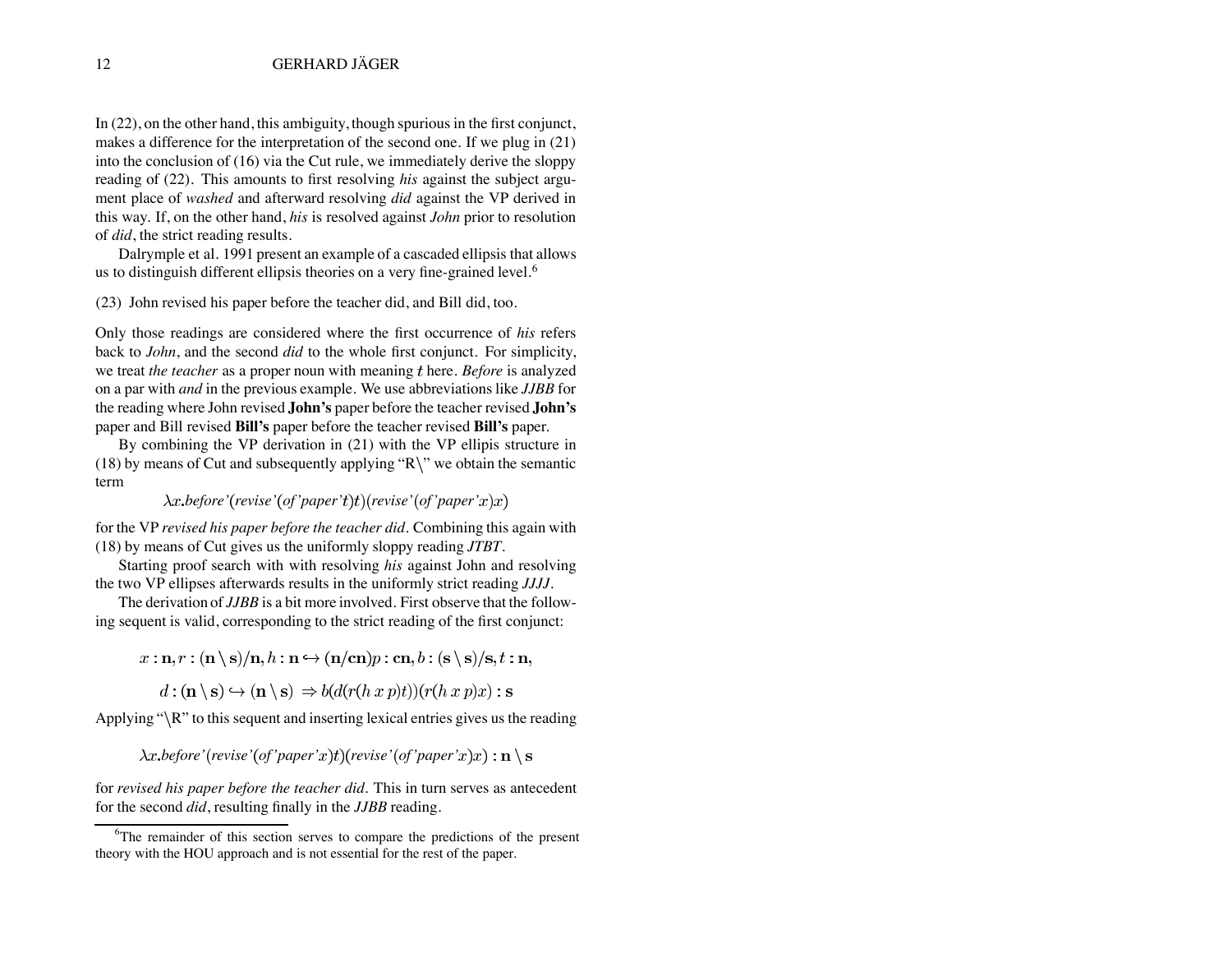Recall that for index matching not identity is required but derivability of the negative from the positive index (this follows immediately from " $\hookrightarrow$ L"). This is exploited in *JTJT*. In a first step, *revised his paper* is recognized as a VP with an unresolved anaphor, i.e. category  $\mathbf{n} \leftrightarrow (\mathbf{n} \setminus \mathbf{s})$  with the reading

$$
\lambda xy
$$
.*revise'* (*of*'*paper*'*x*)*y*

This is copied to a positive index, which is in turn moved to the first *did*. Since

$$
v: \mathbf{n} \hookrightarrow (\mathbf{n} \setminus \mathbf{s}) \Rightarrow \lambda x. v x x : \mathbf{n} \setminus \mathbf{s}
$$

is a theorem of **LA**, the negative VP index of *did* can be discharged by using the result of applying this operation to the positive index, resulting in a sloppy reading for *the teacher did*. The anaphor *his* is still free to be resolved against *John*, giving us the *JT* reading for the first conjunct. Resolving the second *did* finally results in *JTJT*.

Chosing a strict reading for the first ellipsis (i.e. a reading *JJ??*) severely restricts the possible interpretations of the second one. Resolution of the first *did* can only take place after *his* is resolved, be it against *John* or against a hypothetical variable to be abstracted away later. The former results in *JJJJ*, the latter in *JJBB*. No further options are available. Hence neither *JJBJ* nor *JJJB* can be derived in the present theory.

This result is not too bad since the four predicted readings unequivocally exist and *JJJB* is definitely impossible. Native speaker intuitions differ with respect to *JJBJ*. It is unavailable with the example (23), but Dalrymple et al. 1991 claim that it improves in the structurally equivalent example (24):

(24) Dewey announced his victory after the newspaper did, but so did Truman.

#### **7. Associativity?**

In view of the considerations in section 1, the theory seems to be too restrictive in its present form. In particular, it excludes the mixed sloppy/strict reading in (25) (from Dahl 1974):

(25) John realizes that he is a fool, but Bill does not, even though his wife does.

An obvious way to relax the constraints of the theory is to allow a lexical assignment like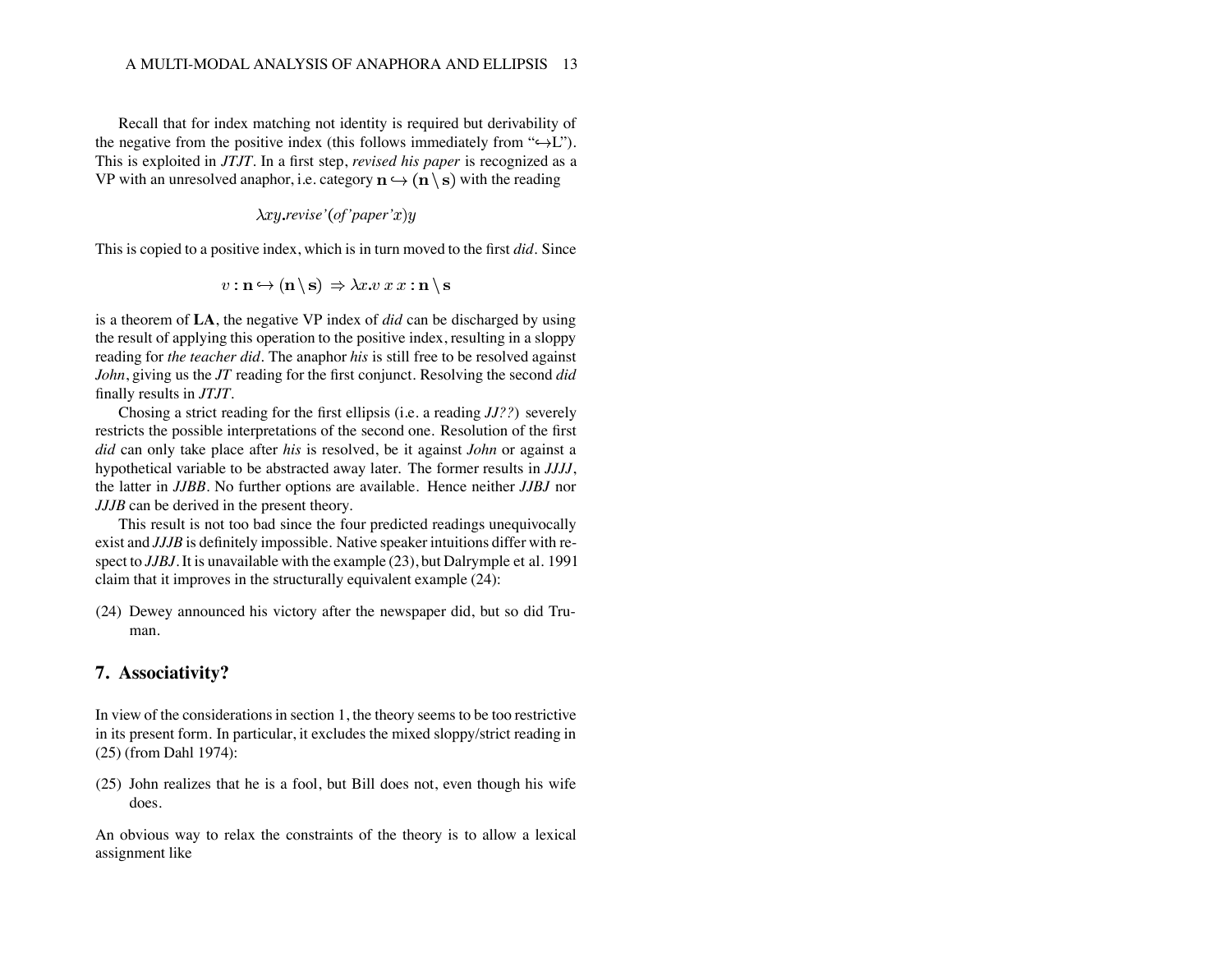(26) does- $\lambda x \cdot x : (\mathbf{n} \hookrightarrow (\mathbf{n} \setminus \mathbf{s})) \hookrightarrow (\mathbf{n} \hookrightarrow (\mathbf{n} \setminus \mathbf{s}))$ 

for the first *does*. This would enable us to resolve it against *realizes that he is a fool* before *he* is resolved. In this way, the silent *he* can be resolved independently from the overt one, yielding (among others) the desired reading.

While it seems to be *ad hoc* to assume such a lexical ambiguity for *does*, this type assignment can be derived if we add a version of the Geach Rule to our calculus:

$$
x: A \hookrightarrow B \implies \lambda yz \cdot x(yz) : (C \hookrightarrow A) \hookrightarrow (C \hookrightarrow B)
$$

Inserting the identity function (as the lexical meaning of  $does$ ) for  $x$  gives us the semantic term  $\lambda yz.yz$  for the derived category, which is equivalent to  $\lambda y.y$ . In terms of sequent rules, this amounts to extending **LA** to a new system, call it **LAA**, which includes the structural rule of Associativity for both modes of combination:

$$
(27) \frac{\Gamma[\{\Delta, \{\Pi, \Sigma\}\}] \Rightarrow t : A}{\Gamma[\{\{\Delta, \Pi\}, \Sigma\}] \Rightarrow t : A}
$$

The decision between **LA** and **LAA** as appropriate calculus for anaphora and ellipsis is an empirical issue that has to be decided for each class of phenomena separately.

As far as English VP ellipsis is concerned, **LAA** predicts a very high degree of freedom. Besides the six readings for (23), it also admits readings like *JTTT* etc. Two comments are in order here. First, something similar to *JTTT* seems to be marginally possible indeed (judgments range from "impossible" to "perfect"):

- (28) [Every bum on the streets of New York] is more concerned about his, safety than this crowd loving president Clinton, is.
	- a. Fortunately for  $\lim_i, \lim_i$  bodyguard is too.
	- b. Fortunately for  $\lim_{i}$ ,  $\lim_{i}$  bodyguard is more concerned about  $\lim_{i}$ safety than he<sub>i</sub> is concerned about his  $_i$  safety.

Second, restrictions on anaphora resolution in constructions without ellipsis do not substantially differ from those with ellipsis. (29) shows exactly the same range of readings like (23).

(29) John revised his paper before the teacher revised his paper, and Bill revised his paper before the teacher revised his paper, too.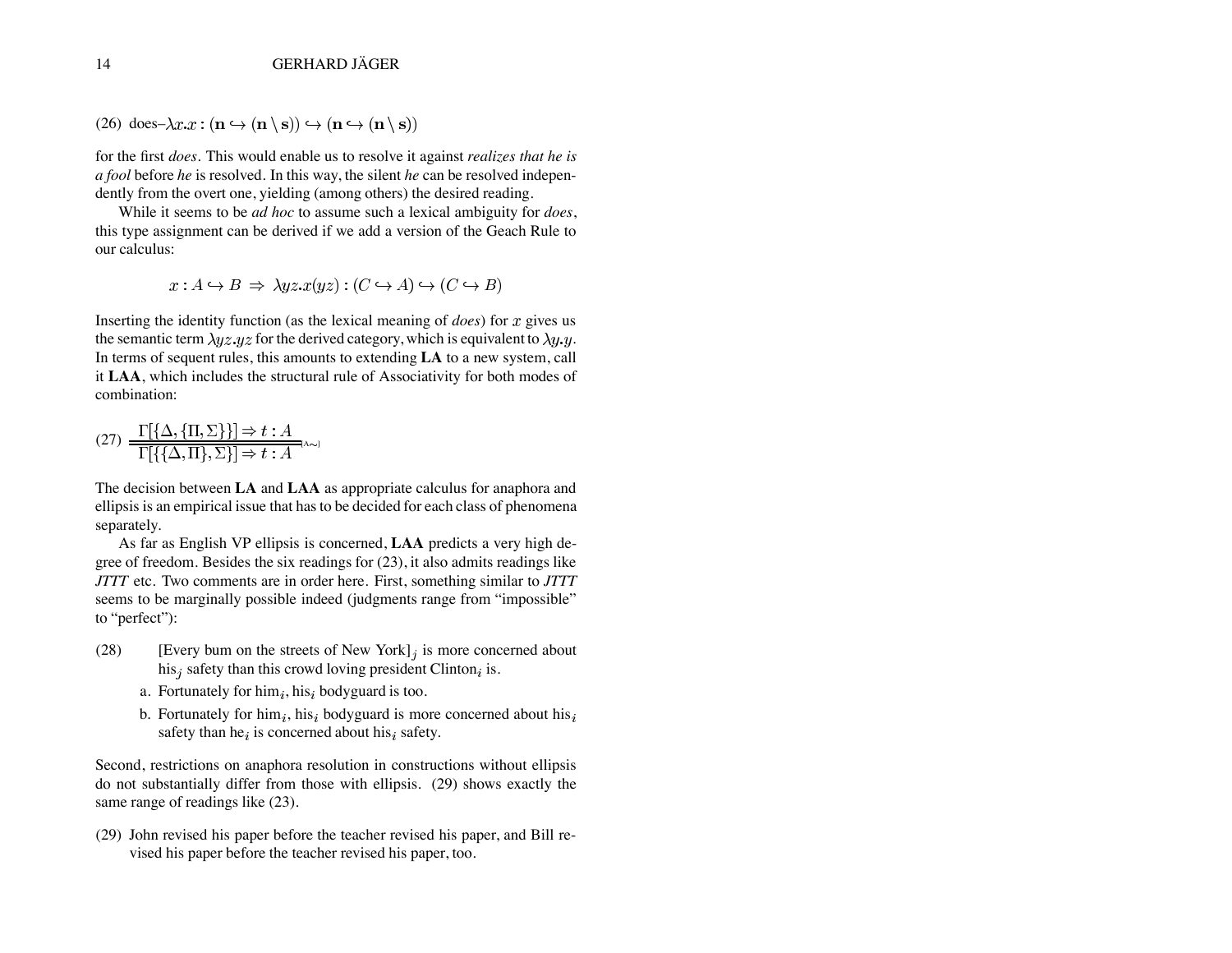If *too* is understood as establishing a parallelism between *John* and *Bill*, we have just the same four or five readings we have in (23). This fact is wellknown (see for instance Gardent 1997). One way to account for this is the assumption that the deaccenting of the VPs in (29) that correspond to the elided material in (23) is the primary cause for this similarity. Ellipsis and deaccenting could be analyzed as largely two instances of the same phenomenon. Nevertheless another perspective is possible as well. The restrictions on anaphoric relationships that show up could be analyzed as consequences of the semantics/pragmatics of *too*, which simultaneously requires deaccenting of the second conjunct. This would make the differences between *and ... too*, *but*, *even though* etc. less mysterious. If such a line of research proves to be successful, this would allow a highly unrestrictive theory of ellipsis interpretation like the one implied by **LAA**.

An **LAA** based account seems definitely be preferable in the case of nominal anaphors, since this automatically captures *paycheck* pronouns.

- (30) a. Bill spent his money, and John saved it.
	- b.  $\bullet$  spent–*spend'*:  $(\mathbf{n} \setminus \mathbf{s})/\mathbf{n}$ 
		- saved–*save*':  $(\mathbf{n} \setminus \mathbf{s})/\mathbf{n}$
		- money–*money*': cn
	- c. *and'* $(save'(of'money'j))$  $(spend'(of'money'b)b)$

The crucial part of the derivation is given in figure 2. Most importantly, *it* can get the derived category  $(n \hookrightarrow n) \hookrightarrow (n \hookrightarrow n)$ , again with the interpretation as identity functions (over Skolem functions). Hence *his money* with the pronoun still unresolved (which denotes the Skolem function from individuals to their cars) can serve as antecedent for *it*.

In the case of stripping, **LA** seems to be the appropriate logic, although judgments are somewhat fuzzy here. In (31a) all contextual factors favor a mixed sloppy/strict reading (as indicated in (31b)), which is nevertheless only very marginally possible.<sup>7</sup>

- (31) a. Every candidate believes that he can win, even Smith, but not his wife.
	- b. Every candidate believes that he can win, even Smith believes that he can win, but his wife does not believe that Smith can win.

<sup>&</sup>lt;sup>7</sup>Native speakers of German reject the corresponding example altogether.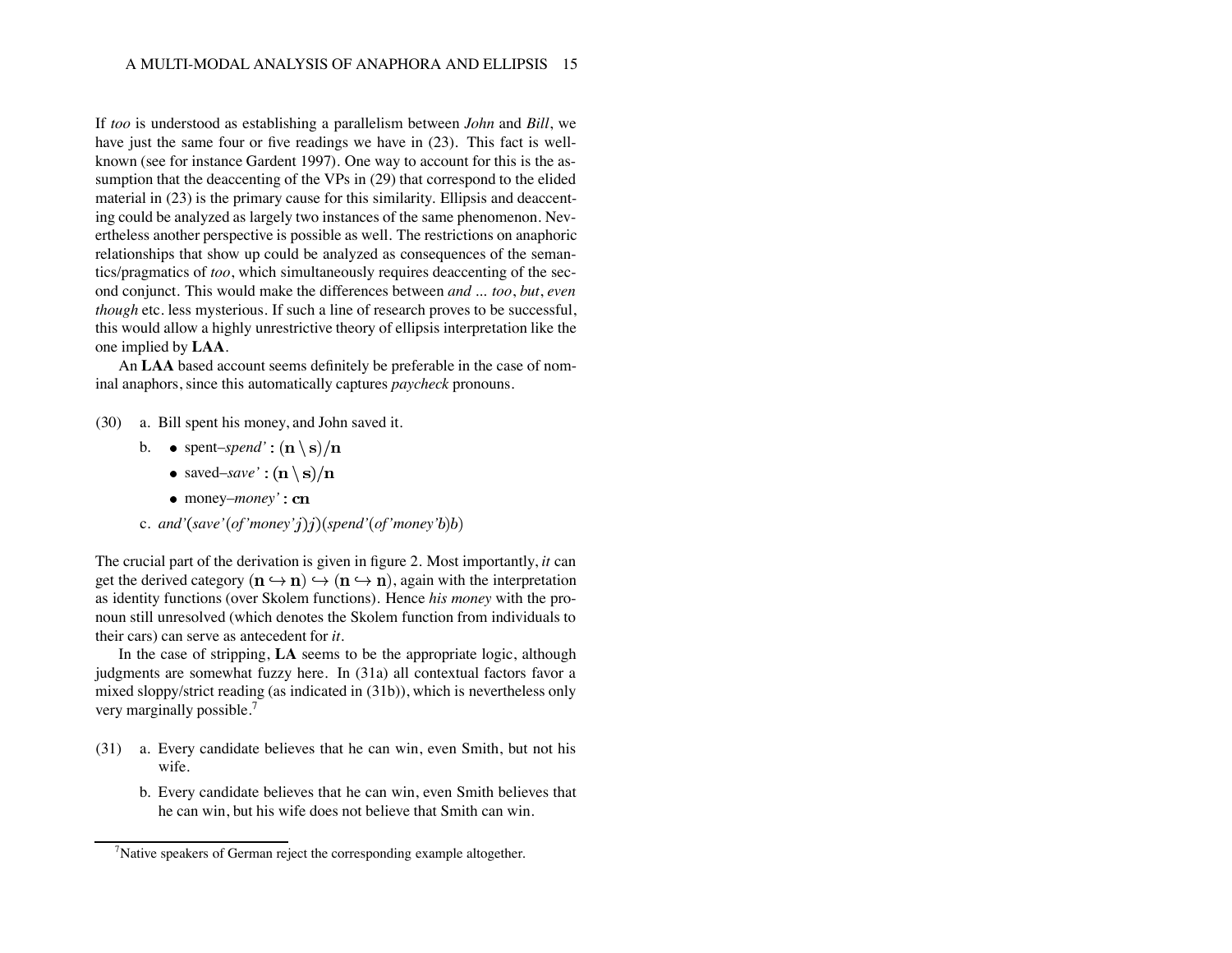#### **8. Comparison with Jacobson's Theory of Anaphora**

There is a striking correspondence between the present proposal and Jacobson's theory of anaphora (cf. Jacobson 1992b, Jacobson 1994, Jacobson 1996). Technically, the difference between this theory and the **LA**-based one is just the difference between the combinatory and type-logical variant of Categorial Grammar. Recall that in Combinatory Categorial Grammar, we have just the product free types of **L**. The axiom scheme of **L** is an axiom scheme in CCG as well. The main point of departure lies in the inference rules that can be used. Every version of CCG uses " $/L$ ", " $\setminus L$ " and "Cut", while "/R" and " $\setminus R$ " are not available. Besides, this deductive system can be extended by other axioms or axiom schemes, some of which are derivable in **L**, some aren't. Jacobson extends this basic system with a new type forming connective that corresponds to  $\hookrightarrow$  in **LA**. Its behavior is governed by the following rules:

(32) a. 
$$
x : A/B \Rightarrow \lambda yz.x(yz) : (C \leftrightarrow A)/(C \leftrightarrow B)
$$
  
\nb.  $x : A \setminus B \Rightarrow \lambda yz.x(yz) : (C \leftrightarrow A) \setminus (C \leftrightarrow B)$   
\nc.  $f : A \setminus (B \setminus C) \Rightarrow \lambda gx.f(gx)x : (B \leftrightarrow A) \setminus (B \setminus C)$   
\nd.  $f : (C/B)/A \Rightarrow \lambda gx.f(gx)x : (C/B)/(B \leftrightarrow A)$   
\ne.  $f : A \setminus (C/B) \Rightarrow \lambda gx.f(gx)x : (B \leftrightarrow A) \setminus (C/B)$   
\nf.  $f : (B \setminus C)/A \Rightarrow \lambda gx.f(gx)x : (B \setminus C)/(B \leftrightarrow A)$ 

With the exception of (32d) and (32e), these rules are theorems of **LA**. Extending **LA** with a mirror image of "IM" would even capture all of them. Since neither (32d) nor (32e) are used in Jacobson's analyses, this means that her results on Bach-Peters sentences, i-within-i effects, functional questions and right node raising carry over to the present approach without problems. This does not hold, however, for her approach to ACD (Jacobson 1992a) and to weak crossover phenomena.

On the other hand, our approach copes with VP ellipsis in a way that is not viable in Jacobson's system. In its published form, it does not recognize (1a) as a grammatical sentence if we use our lexical assignment. This can be fixed by minor amendments (for instance by assigning *and* the category  $((\mathbf{n} \setminus \mathbf{s}) \setminus (\mathbf{n} \setminus \mathbf{s}))/\mathbf{s}$  and the meaning  $\lambda pVx$  *and*  $p(Vx)$ , but this would generate only the sloppy reading. At the present point it is still an open question which revisions would enable Jacobson's system to generate all readings of ellipses constructions. It is not unlikely that we in fact need the full power of conditionalization to achieve this goal (recall that the presence vs. absence of conditionalization is the crucial difference between type logical grammar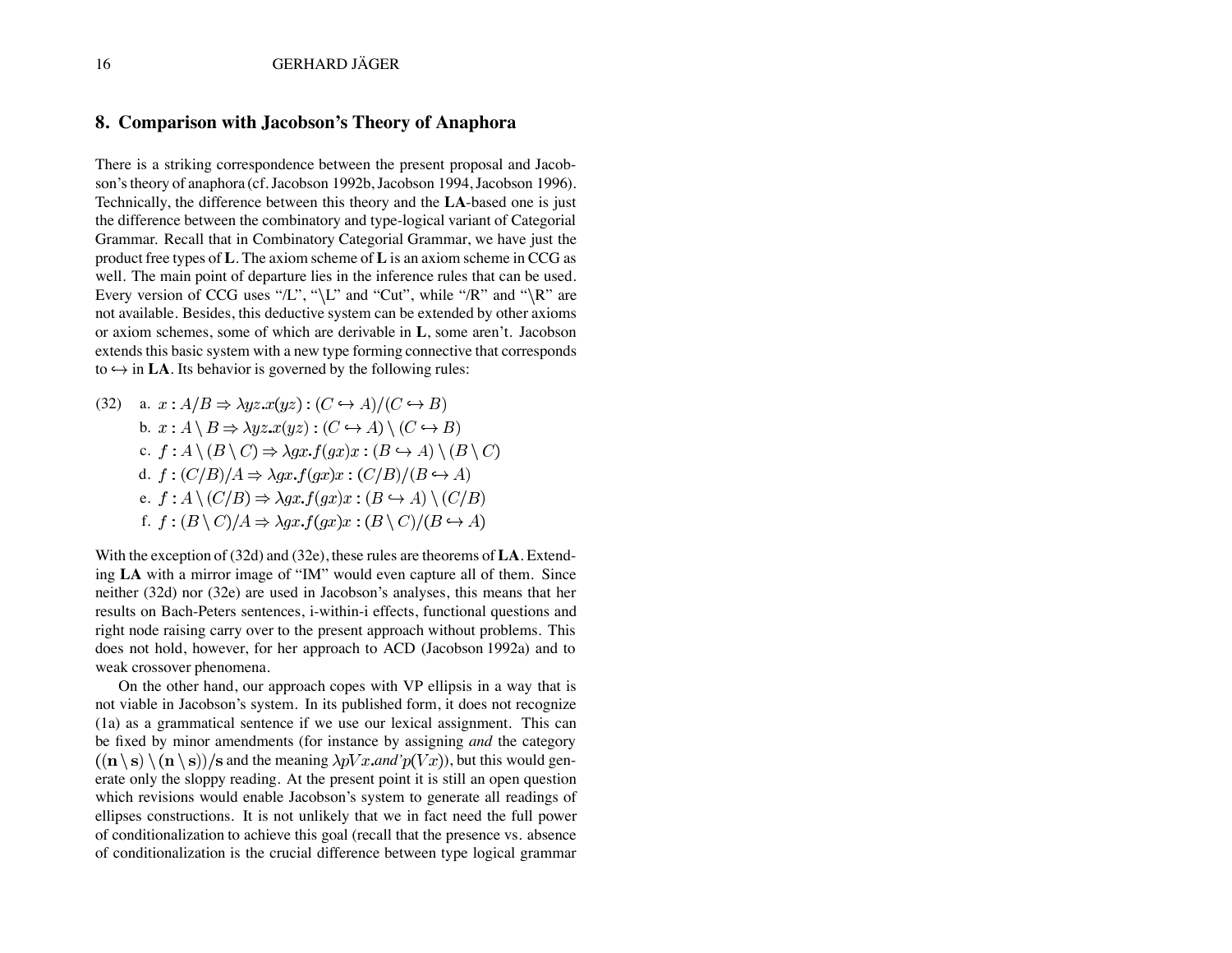and CCG). So future work has to show whether and how the advantages of the combinatory and the type-logical approach can be combined.

#### **9. Conclusion and Further Research**

In this paper, I have outlined a theory of anaphora and ellipsis which shows two desirable properties from a conceptual point of view:

- The semantics is fully compositional. As a consequence, there is no need for a level of Logical Form where ellipsis resolution takes place. Since ellipsis phenomena are usually considered to be a strong indication for the presence of LF, this might have consequences for grammar architecture as a whole. Neither does the theory presented here crucially depend on the typed  $\lambda$ -calculus as a semantic representation language. That it has been used throughout the paper is merely a matter of convenience; everything could be reformulated in terms of set theory or Combinatory Logic without loss of generality.
- The theory is variable free. This removes a great deal of arbitrariness from semantic derivations. In traditional theories, anaphors and ellipses are translated as variables (i.e. they denote functions from assignment functions to objects of the appropriate type). Since there are infinitely many variables, one and the same pronoun is predicted to be infinitely ambiguous. Though this is compatible with the letter of the Principle of Compositionality, it is clearly against its spirit, since identical expressions with identical syntactic structure should have identical denotations. Here, resolution ambiguities are treated as structural ambiguities, corresponding to essentially different proofs of the same sequent.

Let me conclude with a list of open questions that have to be addressed by further research.

The lexical type assignment hasn't been discussed yet. While it seems reasonable to treat nominal anaphors as identity functions over individuals with the syntactic category  $\mathbf{n} \hookrightarrow \mathbf{n}$  by lexical stipulation, the similar assumption for English auxiliaries is less obvious, and the stripping cases cannot be handled in this way at all. To deal with examples as in (33), we have to assign the type  $(n \setminus s) \hookrightarrow s$  to *Bill*.

(33) John walks, and Bill too.

Doing this in the lexicon would be completely *ad hoc*. This assignment could be derived from the basic type  $n$  if the following rule were a theorem: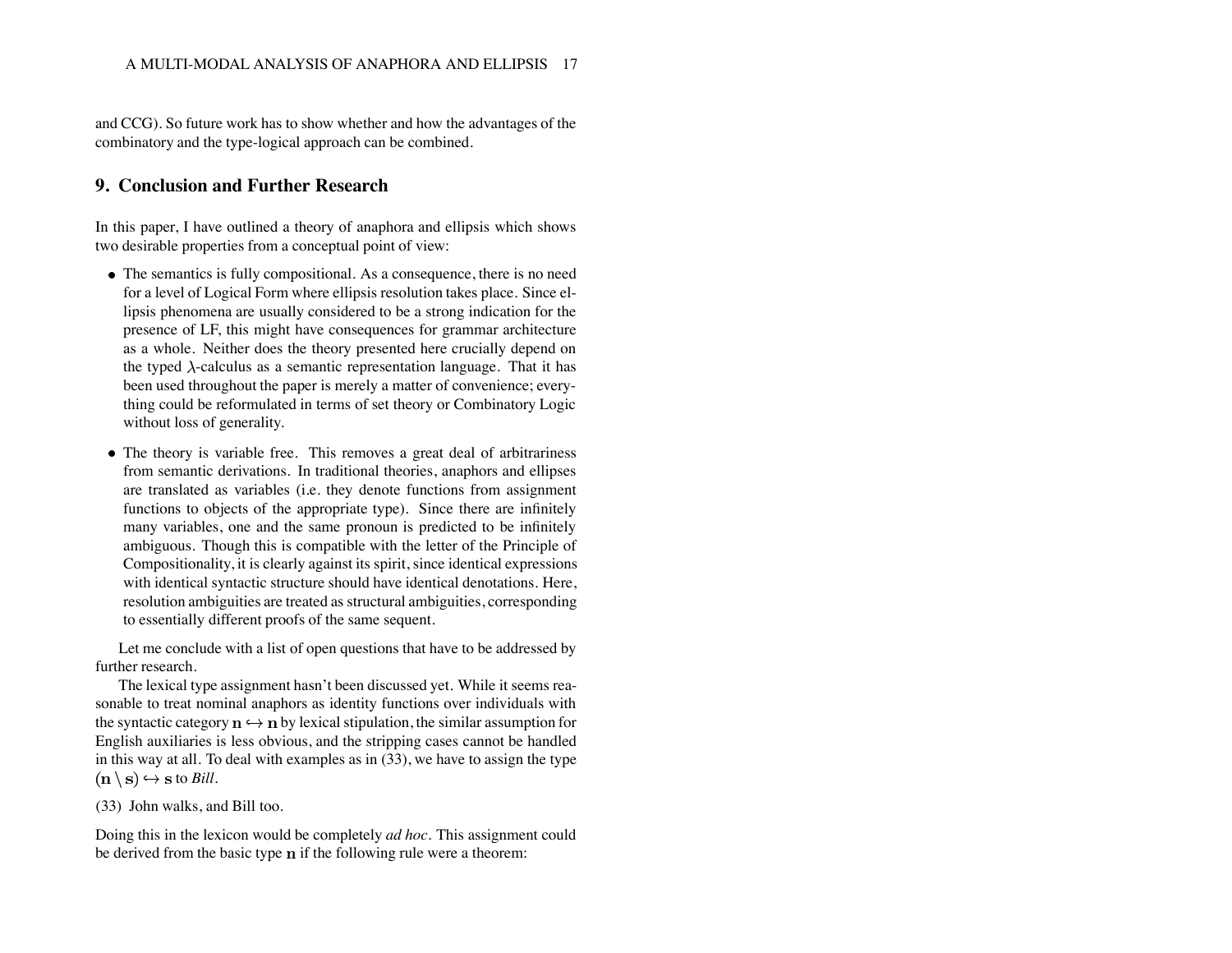| Ĵ                                                                                                                        | $M+AssI$                                                                          |                                                                             |                          |
|--------------------------------------------------------------------------------------------------------------------------|-----------------------------------------------------------------------------------|-----------------------------------------------------------------------------|--------------------------|
|                                                                                                                          |                                                                                   |                                                                             |                          |
|                                                                                                                          |                                                                                   |                                                                             |                          |
| $\mathbf{n}, \mathbf{n} \setminus \mathbf{s} / \mathbf{n}, \mathbf{m} / \mathrm{cn}, \mathbf{cn} \Rightarrow \mathbf{s}$ | s 介 { E) { E) { E } { E } { E } { E } { E } { E } { E } { E } { E } { E } { E } & | $\mathbf{S} \rightarrow \mathbf{S}$ (r) $\mathbf{m} \rightarrow \mathbf{m}$ |                          |
| 口<br>口                                                                                                                   |                                                                                   | $\mathbf{n}, \mathbf{n}$ $\}, \mathbf{n}$                                   | $\mathbf{n}, \mathbf{n}$ |
|                                                                                                                          | $\mathbf{n}$ , $\mathbf{n}$                                                       |                                                                             |                          |

Figure 1: Partial Derivation of John washed his car [C] Figure 1: Partial Derivation of *John washed his car*

|                                                                                  |                                                        | $[\begin{array}{c} \leftarrow \text{L+IM+IP} \end{array}]$                                    | ∏<br>∫                                                                                                                                                                                    | J                                                                                        |  |
|----------------------------------------------------------------------------------|--------------------------------------------------------|-----------------------------------------------------------------------------------------------|-------------------------------------------------------------------------------------------------------------------------------------------------------------------------------------------|------------------------------------------------------------------------------------------|--|
| $\longmapsto$ $1+MM+IP$<br>$n \Rightarrow n$ $n \Rightarrow n$ $n \Rightarrow n$ | $\langle n, n \rangle, n \setminus s, n \rightarrow s$ | $\mathbf{n}, \mathbf{n} \setminus \mathbf{s} / \mathbf{n}, \mathbf{n} \rightarrow \mathbf{s}$ | $\mathbf{a} \oplus \mathbf{b}$ $\mathbf{a} \oplus \mathbf{c}$ $\mathbf{a} \oplus \mathbf{c}$ $\mathbf{a} \oplus \mathbf{c}$ $\mathbf{a} \oplus \mathbf{c}$ $\mathbf{a} \oplus \mathbf{c}$ | $S(f)$ $\uparrow$ $I(f)$ $\uparrow$ $I(f)$ $\uparrow$ $I(f)$ $I(f)$ $I(f)$ $I(f)$ $I(f)$ |  |
|                                                                                  |                                                        | u f u f u f u                                                                                 |                                                                                                                                                                                           |                                                                                          |  |
|                                                                                  |                                                        | $\frac{1}{2}$<br>¤介大шригтритн                                                                 | $\frac{1}{3}$                                                                                                                                                                             | (ロ ↑ ロ) ↑ (ロ ↑ ロ) 仆 ロ ↑ ロ                                                                |  |

 $\overline{n}, \overline{n} \setminus \overline{s}/\overline{n}, \overline{n} \hookrightarrow \overline{n} \Rrightarrow (\overline{n} \hookrightarrow \overline{n}) \hookrightarrow \overline{s}$ 

Figure 2: Partial Derivation of Bill spent his money, and John saved it in the sloppy reading. Figure 2: Partial Derivation of *Bill spent his money, and John saved it* in the sloppy reading.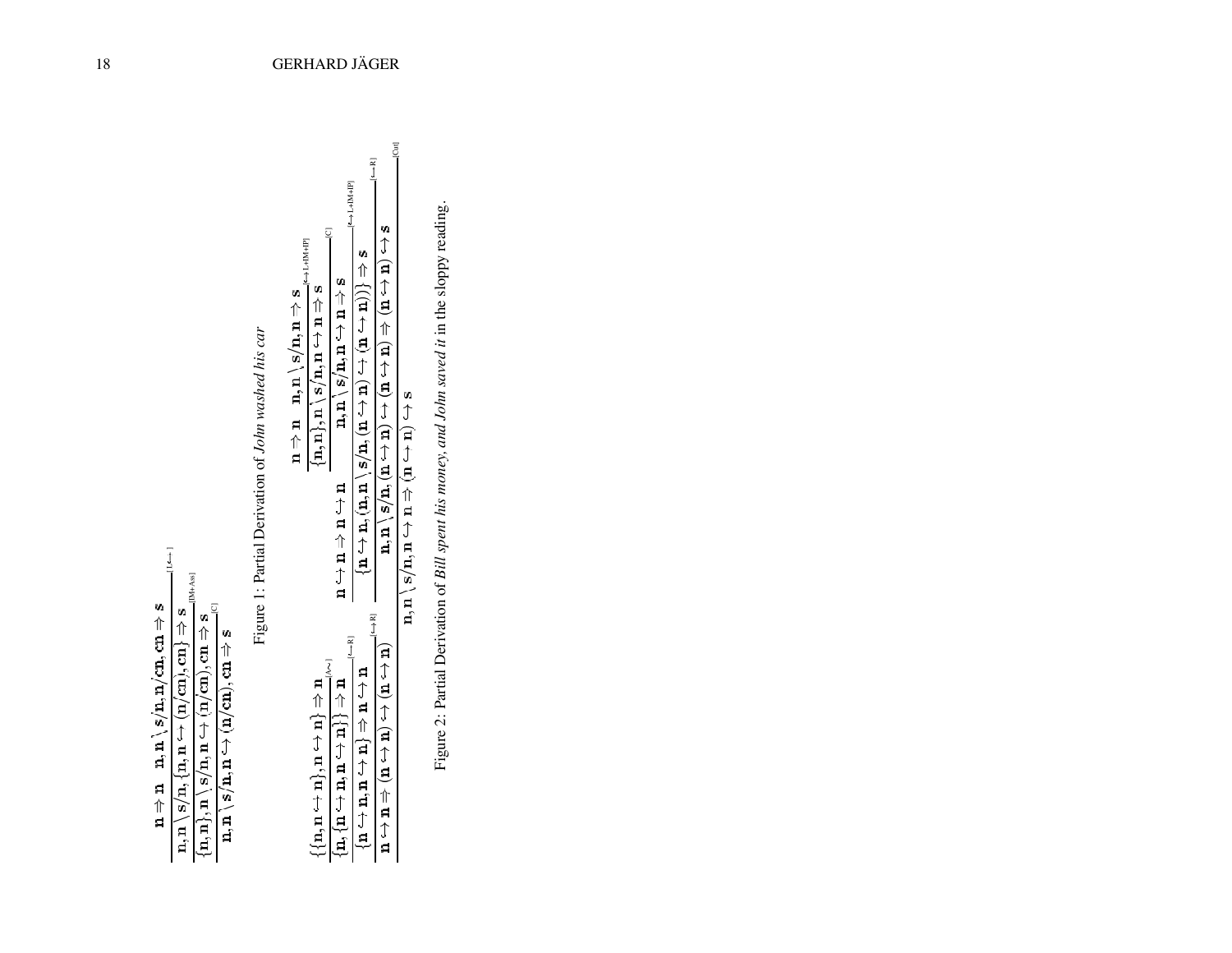#### $(34) B/A \Rightarrow A \hookrightarrow B$

However, adding this to **LA** as it is would lead to heavy over-generation, allowing for unrestricted deletion of substrings if preceded by an identical substring. It is inevitable to restrict (34) appropriately, thereby taking the interaction of ellipsis with intonation and focus into consideration.

Nothing has been said so far about the model theory of **LA**. It is no more than a technical exercise to identify a class of multi-modal ordered groupoids such that **LA** is sound and complete, but this would make the prosodic structures very abstract and make them resemble GB's S-structures more than surface structures. This is against the surface-oriented creed of Categorial Grammar. Therefore it is desirable to have a model theory where prosodic algebras are just sets of strings with concatenation as the only operation, and to assign the burden of the second mode of combination to the semantic algebra instead.

Finally, it should be checked to what degree the insights of Dynamic Semantics can be incorporated into the present approach. Such an attempt is promising both from a technical and an empirical point of view. Since both Dynamic Logic and substructural logics describe cognitive actions rather than states, natural connections are likely to exist. Nevertheless, the area is largely unexplored (but see van Benthem 1991,Oehrle 1997). Empirically, such a "dynamic turn" seems inevitable anyway, in order to handle discourse ellipsis as for instance in question-answer sequences.

#### **References**

Carpenter, Bob. 1997. *Type-Logical Semantics*. MIT Press.

- Dahl, Östen. 1974. How to open a sentence. In *Logical Grammar Report*. University of Göteborg.
- Dalrymple, Mary, John Lamping, Fernando C. N. Pereira, and Vijay Saraswat. 1997. Quantifiers, Anaphora and Intensionality. *Journal of Logic, Language and Information* 6(3):219–273.
- Dalrymple, Mary, Stuart M. Shieber, and Fernando C.N. Pereira. 1991. Ellipsis and Higher-Order Unification. *Linguistics and Philosophy* 14(4):399–452.
- Gardent, Claire. 1997. Parallelism, HOU and Deaccenting. Claus Report 85. Universität des Saarlandes, Saarbrücken.
- Hobbs, Jerry R., and Andrew Kehler. 1997. A Theory of Parallelism and the Case of VP Ellipsis. In *Proceedings of the 35th Annual Meeting of the Association for Computational Linguistics*, 394–401. July.
- Jacobson, Pauline. 1992a. Antecedent Contained Deletion in a Variable-Free Semantics. In *Proceedings of SALT 2*, ed. Chris Barker and David Dowty. 193–213. Working Papers in Linguistics, No. 40. Ohio State University, Columbus.